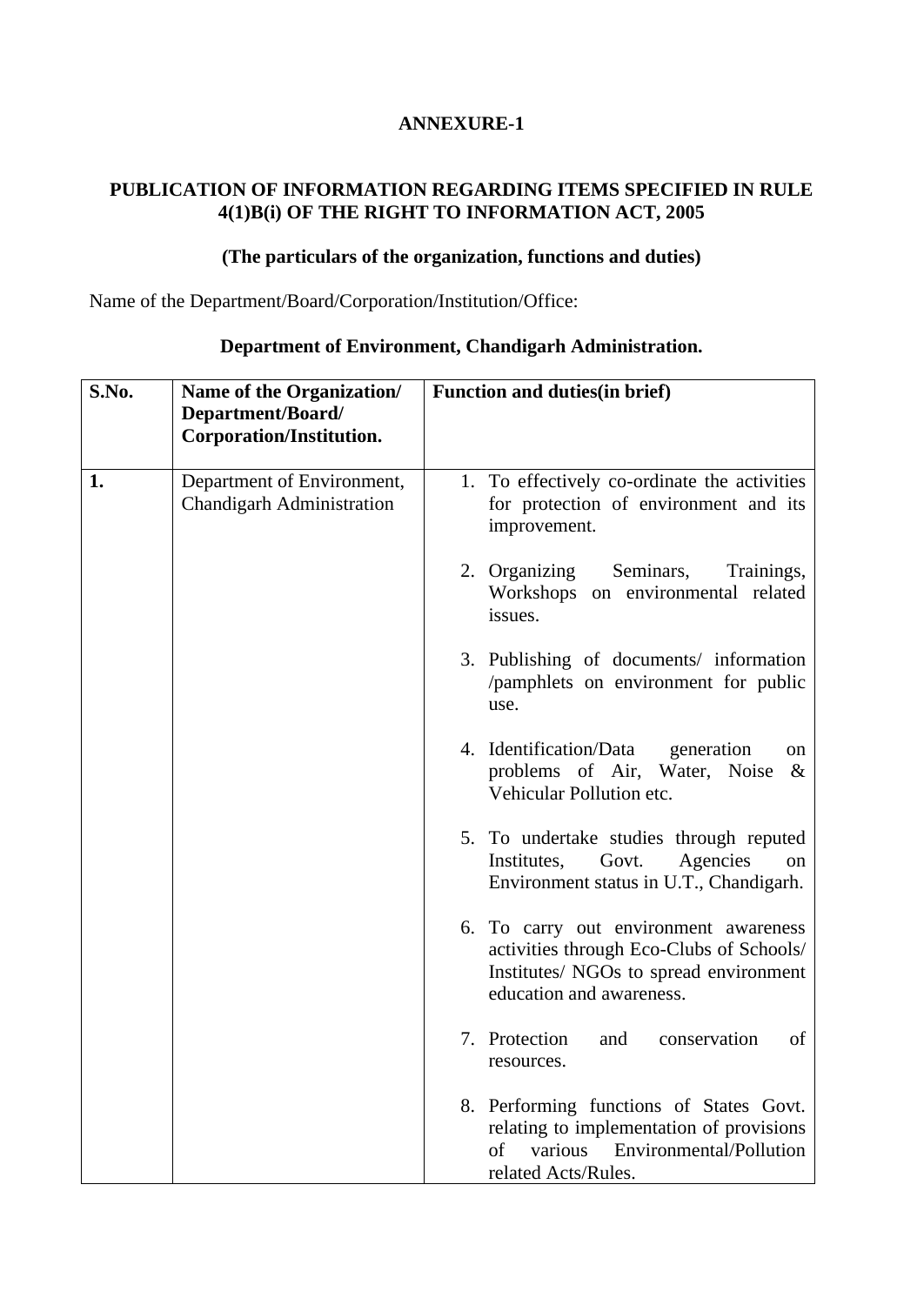### **PUBLICATION OF INFORMATION REGARDING ITEMS SPECIFIED IN RULE 4(1)b(ii) OF THE RIGHT TO INFORMATION ACT, 2005**

### **(The powers and duties of the officers and employees)**

Name of the Department/Board/Corporation/Institution/Officer:

| Sr.<br>No. | <b>Name of the Post</b>                 | Powers and duties (in brief)                                                                                                                                                                                                                                                                                                                                                                               |  |  |
|------------|-----------------------------------------|------------------------------------------------------------------------------------------------------------------------------------------------------------------------------------------------------------------------------------------------------------------------------------------------------------------------------------------------------------------------------------------------------------|--|--|
| 1.         | Director<br>Environment, Ex-<br>Officio | Head of Department exercising all administrative & financial<br>powers. The work of the Deptt. is disposed off at the level of<br>Director Environment.<br>He is Appointing Authority and<br>Punishing Authority in respect of Group 'C' & 'D' staff of<br>Environment Department. He is responsible for effectively<br>co-ordinating the activities for protection of environment and its<br>improvement. |  |  |
| 2.         | Scientist 'SD'                          | Head of Office. He is responsible to supervise the work of the<br>Department for proper implementation of provisions of various<br>Acts/Rules/Plan Schemes of the Department. He is exercising<br>administrative & financial powers in capacity of Head of Office.                                                                                                                                         |  |  |
| 3.<br>4.   | Sr. Assistant<br>Sr. Scale              | with the Establishment of the Environment<br>To deal<br>Department.<br>- Preparation and implementation of plan scheme.<br>- Parliament Questions. Settlement of Audit Paras and court<br>cases.<br>- Cases related to meeting, training & conferences.<br>- Cases related to Grant of Environmental Clearance.<br>He is attached with the HoD / Head of Office for dictation and                          |  |  |
|            | Stenographer                            | other Misc. work.                                                                                                                                                                                                                                                                                                                                                                                          |  |  |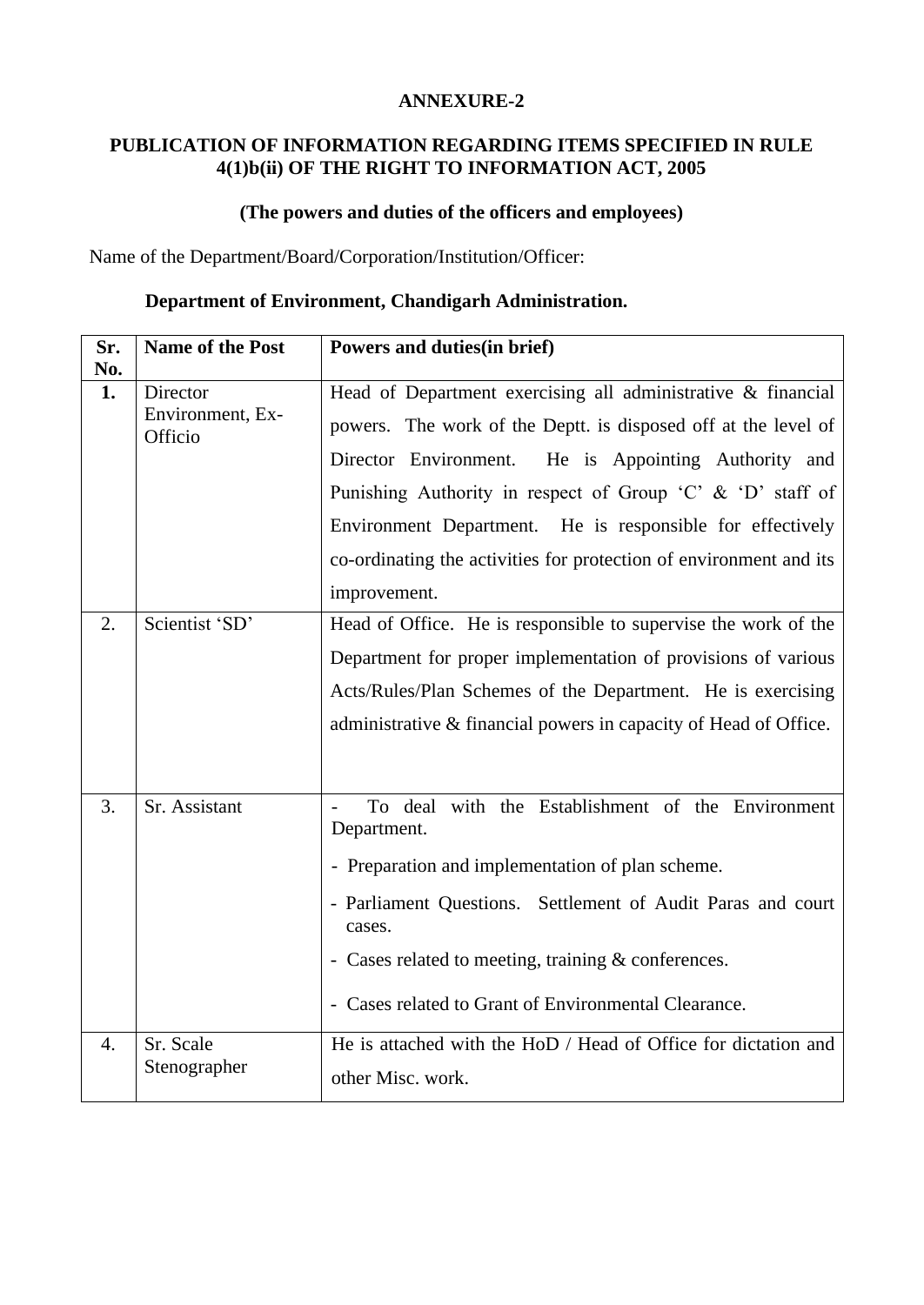| 5.  | Jr. Assistant             | - Cash handling & reconciliation with Treasury/AG.                                     |  |  |  |
|-----|---------------------------|----------------------------------------------------------------------------------------|--|--|--|
|     |                           | - Maintenance of Service Books.                                                        |  |  |  |
|     |                           | - General administrative matters and misc. work.                                       |  |  |  |
|     |                           | - Updation of Court cases.                                                             |  |  |  |
|     |                           | - Implementation of Scheme/projects sanctioned by MoEF –                               |  |  |  |
|     |                           | NGC, ENVIS Centre, Bio-diversity etc.                                                  |  |  |  |
| 6   | Clerk                     | Preparation of bills/B.E./R.E.                                                         |  |  |  |
|     |                           | Expenditure reports/returns/typing work.                                               |  |  |  |
|     |                           | Maintenance of GIS, GPF & casual leave accounts.                                       |  |  |  |
|     |                           | Stationery & Store/Stock.                                                              |  |  |  |
|     |                           | Maintenance of library books/record.                                                   |  |  |  |
|     |                           | Reconciliation with Treasury/AG                                                        |  |  |  |
| 7.  | Steno Typist              | Diary & Dispatch.<br>$\overline{\phantom{a}}$                                          |  |  |  |
|     |                           | Dictation & typing work                                                                |  |  |  |
|     |                           | Maintenance of record of Environment Clearance Cases                                   |  |  |  |
| 8.  | Driver                    | To drive the vehicle of the Department.                                                |  |  |  |
| 9.  | Attendant                 | To discharge office/field duties as assigned from time to time.                        |  |  |  |
| 10. | Peon                      | To perform dak duty of distribution of dak and attend the misc.<br>work of the Branch. |  |  |  |
| 11. | Sweeper-cum-<br>Chowkidar | To perform duties of sweeper-cum-chowkidar.                                            |  |  |  |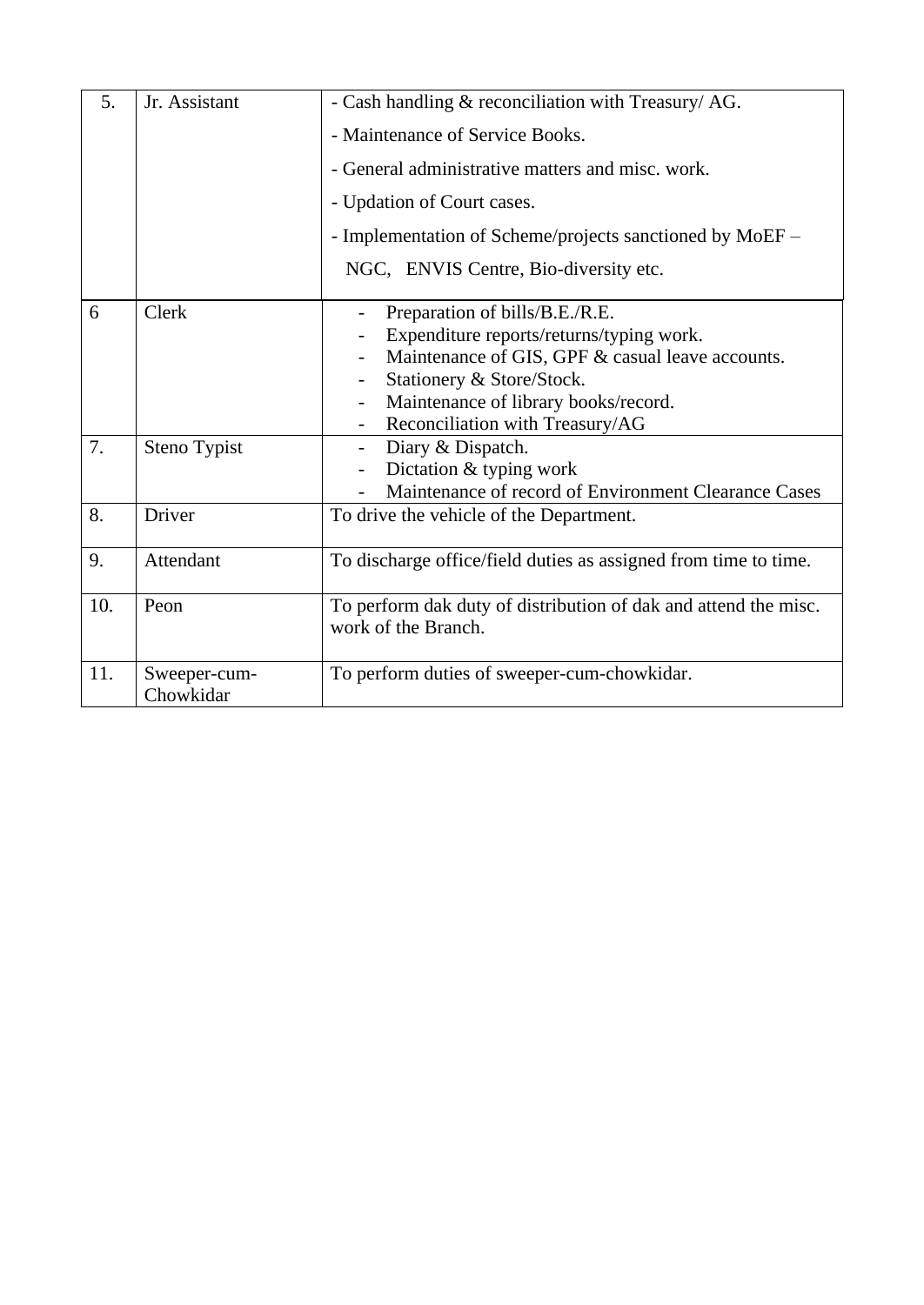### **PUBLICATION OF INFORMATION REGARDING ITEMS SPECIFIED IN RULE 4(1)b(iii) OF THE RIGHT TO INFORMATION ACT, 2005**

### **(The procedure followed in the decision making process, including channels of supervision and accountability)**

Name of the Department/Board/Corporation/Institution/Officer:

| Sr.<br>No. | Nature/Type of<br>work                                                                                                      | Level at which<br>the case is<br>initiated<br>(Name of the | Name of the post<br>which deal with<br>the case before<br>the decision | Level at which<br>decision is made<br>(Name of the post) |
|------------|-----------------------------------------------------------------------------------------------------------------------------|------------------------------------------------------------|------------------------------------------------------------------------|----------------------------------------------------------|
|            |                                                                                                                             | post)                                                      | making authority                                                       |                                                          |
| 1.         | <b>Establishment Work</b>                                                                                                   | Jr. Assistant/                                             | Routed through                                                         | <b>Director Environment</b>                              |
|            |                                                                                                                             | Sr. Assistant                                              | Scientist 'SD'                                                         | (HoD)                                                    |
| 2.         | Implementation of                                                                                                           | Jr. Assistant/                                             | Routed through                                                         | Director Environment/                                    |
|            | Plan Scheme                                                                                                                 | Sr. Assistant                                              | Scientist 'SD'                                                         | <b>Secretary Environment</b>                             |
| 3.         | <b>Grant of Assistance</b><br>to Eco-Club of<br>Schools & NGOs/<br>Society.                                                 | $-do-$                                                     | $-do-$                                                                 | <b>Director Environment</b>                              |
| 4.         | Implementation of<br>Project sanctioned by<br>Ministry of<br><b>Environment</b> , Forests<br>& Climate Change,<br>New Delhi | $-do-$                                                     | $-do-$                                                                 | Director Environment/<br><b>Secretary Environment</b>    |
| 5.         | Administrative<br>matters/Court Cases                                                                                       | $-do-$                                                     | $-do-$                                                                 | $-do-$                                                   |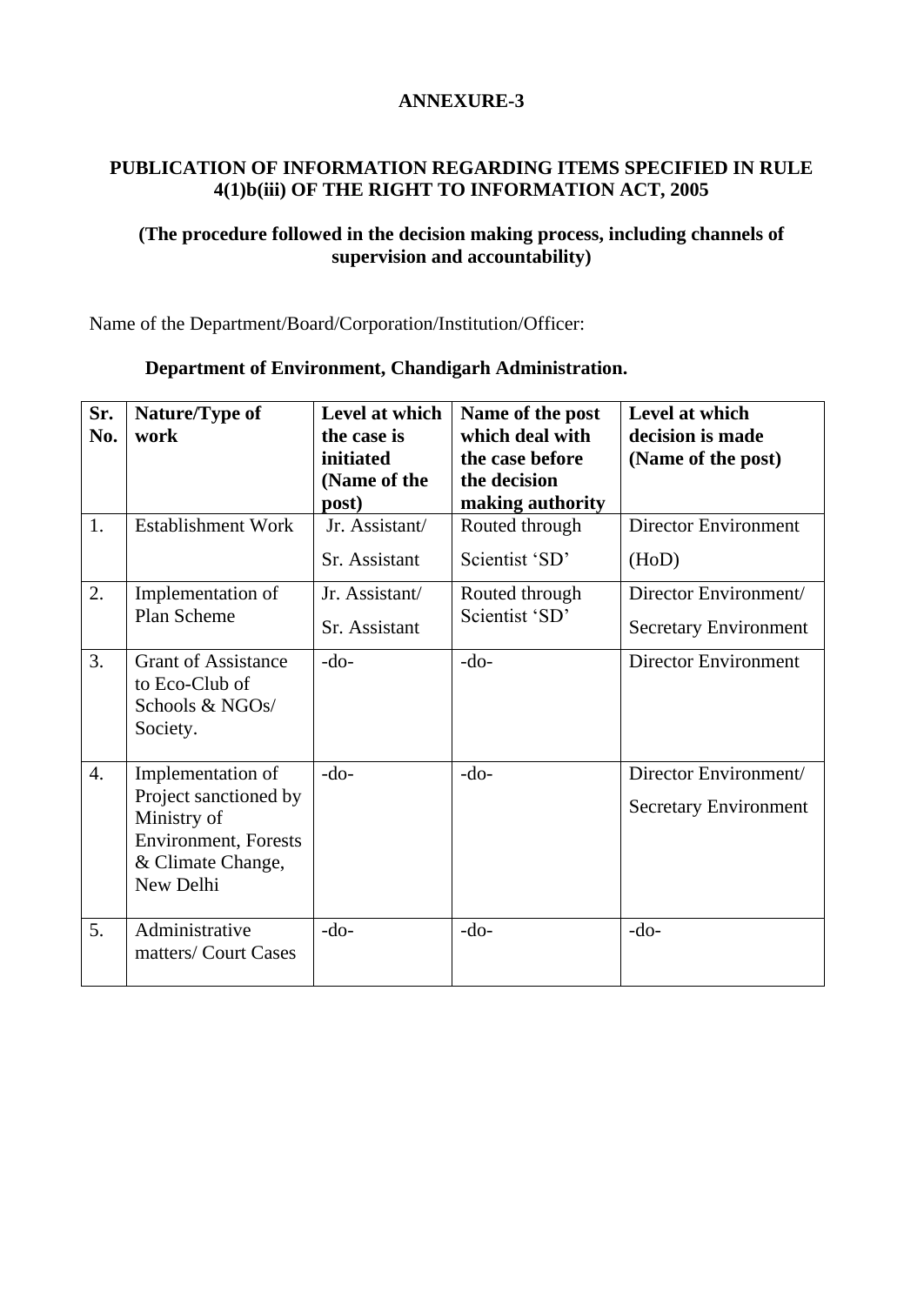### **PUBLICATION OF INFORMATION REGARDING ITEMS SPECIFIED IN RULE 4(1)b(iv) OF THE RIGHT TO INFORMATION ACT, 2005**

### **(The norms set for the discharge of its functions)**

Name of the Department/Board/Corporation/Institution/Officer:

| S.No. | <b>Item of work</b>                                                                                                                                       | Norms set by the<br>department<br>(number of days<br>taken for decision<br>making) |
|-------|-----------------------------------------------------------------------------------------------------------------------------------------------------------|------------------------------------------------------------------------------------|
| 1.    | To process proposal for grant of financial assistance for<br>carrying out environment awareness activities received from<br>Eco-Clubs/Society/School/NGO. | 15 days                                                                            |
| 2.    | Inviting proposal for R&D projects Finalization of the<br>Project                                                                                         | Upto $15th$ June<br>Upto 30 <sup>th</sup> Sept.                                    |
| 3.    | Organizing workshop/training/seminar/Eco-Quiz                                                                                                             | 15 days                                                                            |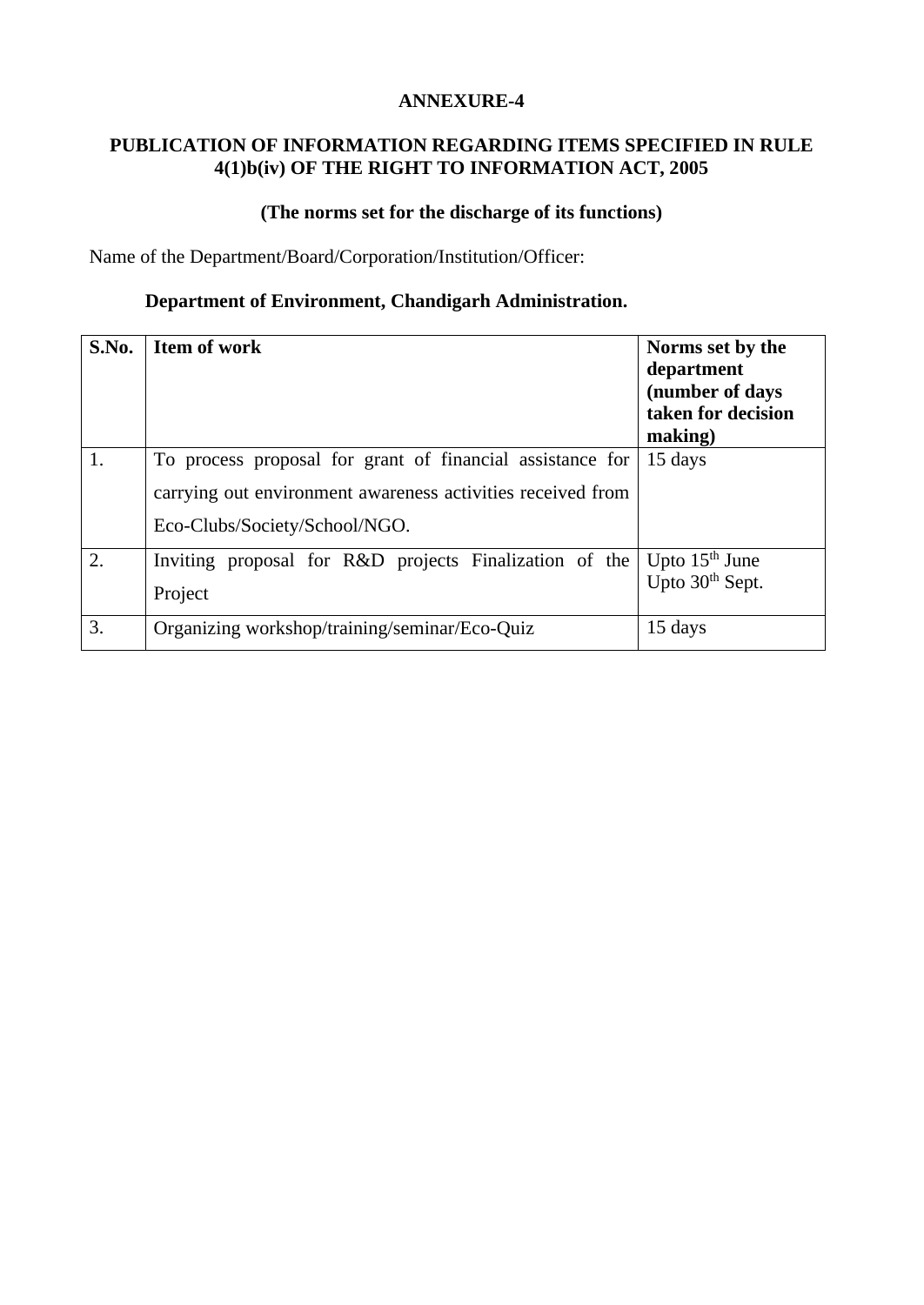### **PUBLICATION OF INFORMATION REGARDING ITEMS SPECIFIED IN RULE 4(1)b(v) OF THE RIGHT TO INFORMATION ACT, 2005**

### **(The rules, regulations, instructions, manuals and records, held by it or under control or used by employees for discharging functions)**

Name of the Department/Board/Corporation/Institution/Officer:

| Sr.<br>No. | Name of the Act/Rules/Manuals                                                                                                                                                                                                                                                                                                                                                                                                                                                                                                                                                                                                                                               | Instruction<br>(Write<br>circular<br>No./date) | Any other<br>Record/<br>Document |
|------------|-----------------------------------------------------------------------------------------------------------------------------------------------------------------------------------------------------------------------------------------------------------------------------------------------------------------------------------------------------------------------------------------------------------------------------------------------------------------------------------------------------------------------------------------------------------------------------------------------------------------------------------------------------------------------------|------------------------------------------------|----------------------------------|
|            | Punjab Civil Service Rules, General Financial Rules,<br>Instructions issued by Chandigarh Administration<br>from time to time.<br>Various Environment/Pollution related Acts, Rules<br>notified by the Ministry of Environment, Forests &<br>Climate Change, New Delhi<br>for exercising<br>administrative control over Chandigarh Pollution<br>Control Committee and to carry out functions of State<br>Govt. to protect the degradation of environment in the<br>Union Territory, Chandigarh.<br>In addition to it, the text of the following plan<br>schemes is consulted/considered<br>discharge<br>to<br>functions is as follows:-<br><b>ECOLOGY &amp; ENVIRONMENT</b> |                                                |                                  |
|            | <b>DIRECTION &amp; ADMN</b><br>$Env-1(a)$<br>The<br>Department<br>of Environment<br>was<br>established in the year 1990 to look after the work of<br>Planning Research<br>Environmental<br>and Ecological<br>Regeneration, with the following posts sanctioned initially<br>under the Centrally Assisted Scheme, namely; 'Financial<br>Assistance to the State Department of Environment for<br>strengthening Technical set-ups' which have now become<br>part of State Plan :-<br>Scientist 'SD'<br>1.                                                                                                                                                                     |                                                |                                  |
|            | 2.<br><b>Senior Assistant</b><br>3.<br>Sr. Scale Stenographer<br>1<br>$\overline{2}$<br>4.<br>Clerk<br>5.<br>Driver<br>6.<br>Peon<br>Attendant<br>7.<br>2                                                                                                                                                                                                                                                                                                                                                                                                                                                                                                                   |                                                |                                  |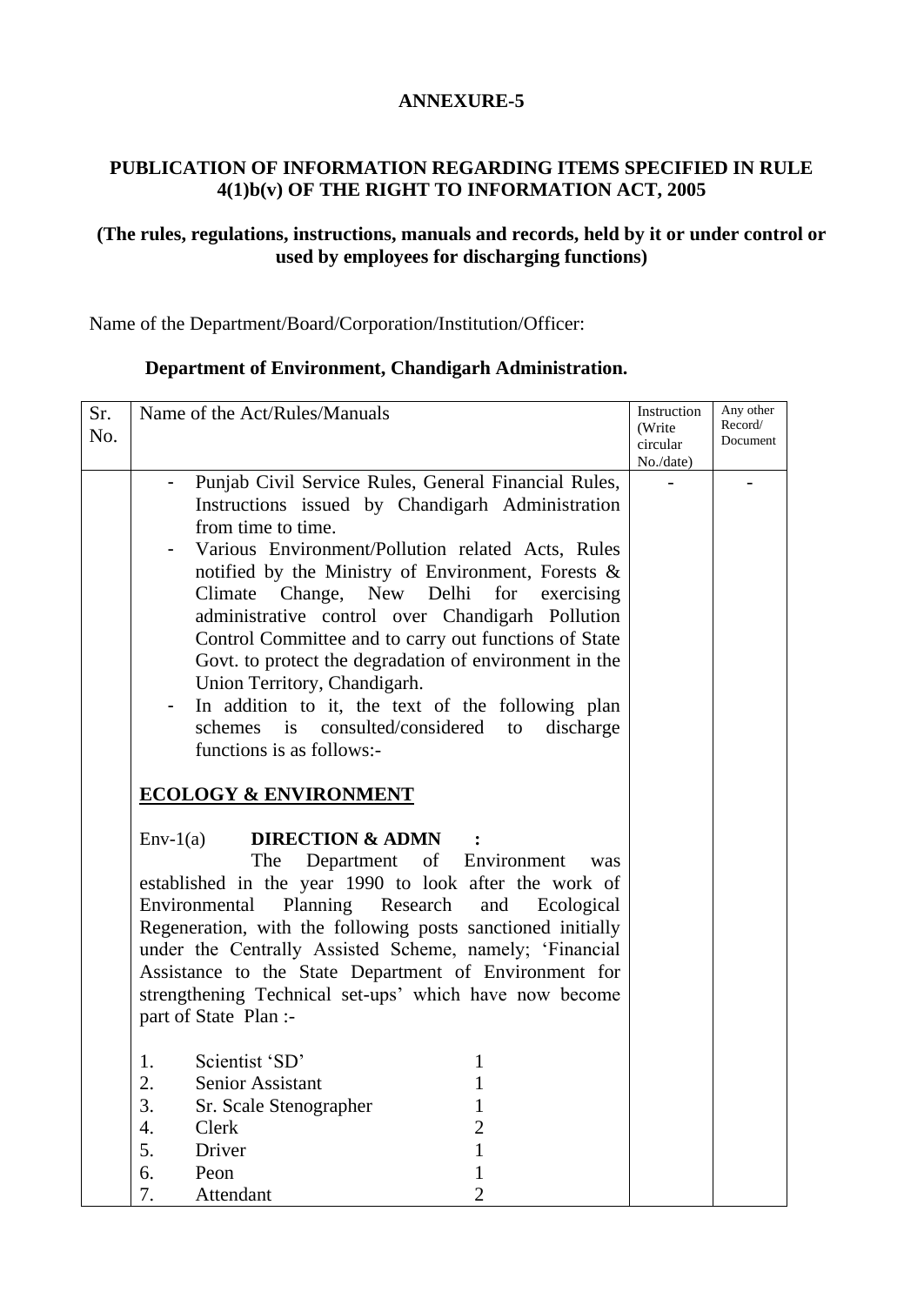8. Sweeper-cum-Chowkidar 1

 The Department of Environment aims to protect the environment in order to promote sustainable development and prevention and control of pollution through :-

- 1. Eco-regeneration.
- 2. Environment Education, Awareness Training and Information.
- 3. Promotion of environmental research and training.
- 4. Policies & Legislations affecting environment.

 The Department is responsible for the coordination of the activities of various departments/agencies and to plan a comprehensive Integrated programme for environment protection and its improvement and also responsible for exercising the administrative control on the Chandigarh Pollution Control Committee, Chandigarh for proper implementation of provisions of various Environment & Pollution Control Acts/Rules. The Department organizes seminar, training, workshops on environmental related issues from time to times besides publishing documents/information/pamphlets on environment for public use.

#### **Env-1(b) ENVIRONMENTAL EDUCATION, TRAINING & INFORMATION**

This is an on going scheme to impart education, training and information about environment.

This will include development of library of the department through addition of books/video films/audiovisual slides, CD/tapes, subscription of Journals/magazines/newspapers/bulletins, membership of societies/institutions/organizations working on environment and related issues, availing/subscribing internet/NIT terminal facilities, purchase of computers and accessories so as to be in touch with latest developments and to equip the library with facilities for keeping records/data.

It will include organizing seminars/workshops/film & audio-visual shows/exhibitions/training programmes/essay, painting, quiz and debate competitions on environment related issues.

It will also include development of public information centre with facilities as TV/Cameras, V.C.R./ Projectors/Computer/Multimedia and related accessories to provide first hand information, Printing & publishing of documents/information brochures/pamphlets/posters for distribution.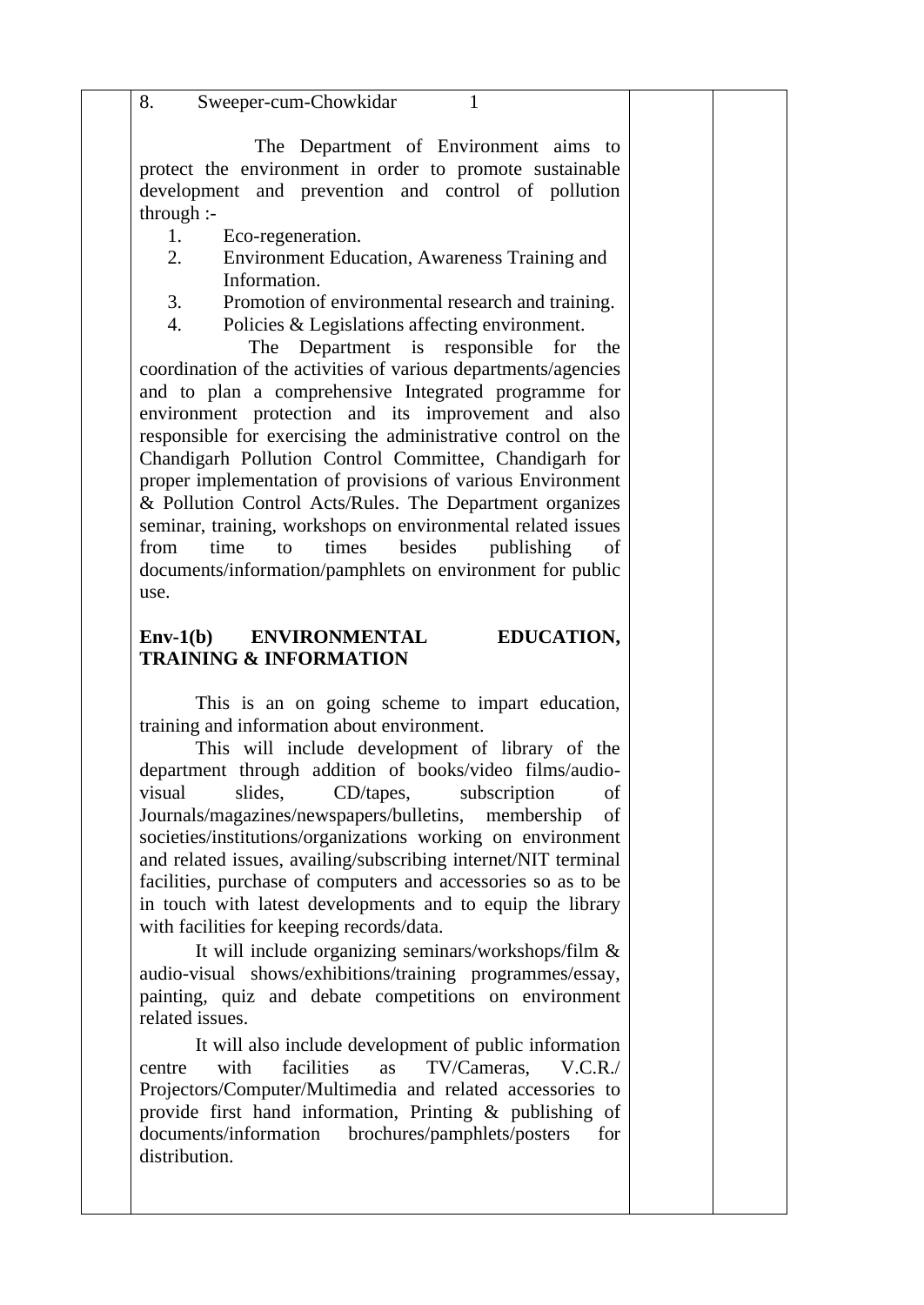### **Env-1(c) INSTITUTIONAL SUPPORT & PUBLIC PARTICIPATION :**

The environmental awareness activities/programme shall be undertaken in coordination with the Eco-Clubs/Environment Societies/NGOs whereas department shall provide only technical/financial assistance and resource material while the planning and organization of the activities/programmes/events will be left to the Ecoclubs/Environment Societies itself. The Eco-clubs have been formed in various Govt./Govt. Aided/Recognized/Private Schools and in Navodaya/Kendriya Vidyalayas of U.T. Chandigarh whereas Environment Societies have been formed in various Colleges/Educational institutions. In addition NGOs/Societies registered under Societies Act are also considered under the scheme. The Department will also distribute and provide facilities in way of equipments/publications/books/ teaching-learning aids/films and support financially to organize camps/tours/excursion for creating environmental awareness amongst the students/teachers The Department will conduct regular tours of the School children (Eco-clubs) to the wilderness areas like Botanical Garden, Sukhna Wildlife Sanctuary etc., thrice a week. The Department shall collect and disseminate information among the Eco-Clubs/Environment Societies by developing information brochures and books.

#### Env-1(d) **RESEARCH AND DEVELOPMENT** :

The Department serves as nodal agency for environmental planning and coordination in the U.T. of Chandigarh. In order to formulate policies and plans, it is essential to have upto date database. With the growing public awareness and judicial interventions as evinced through public interest litigations, increasing responsibilities have been assigned to the Environment Deptt. to undertake research/data generation activities on the burning environmental issues and local and regional environmental problems.

The scheme will include identification/monitoring/data generation etc. on problems of air, noise pollution, water pollution, vehicular pollution, development/procurement of clean technologies & pilot plants/working models, soil and hazardous waste management, impact assessment of urbanization and industrialization and assessment of flora etc. The scheme shall be implemented through independent and or collaborative studies with reputed institutions or shall be got carried out through reputed institutions. This will include purchase of laboratory equipments/computers and software, expenditure for engagement of consultants/engagement of staff on contract to implement/coordinate projects, visits to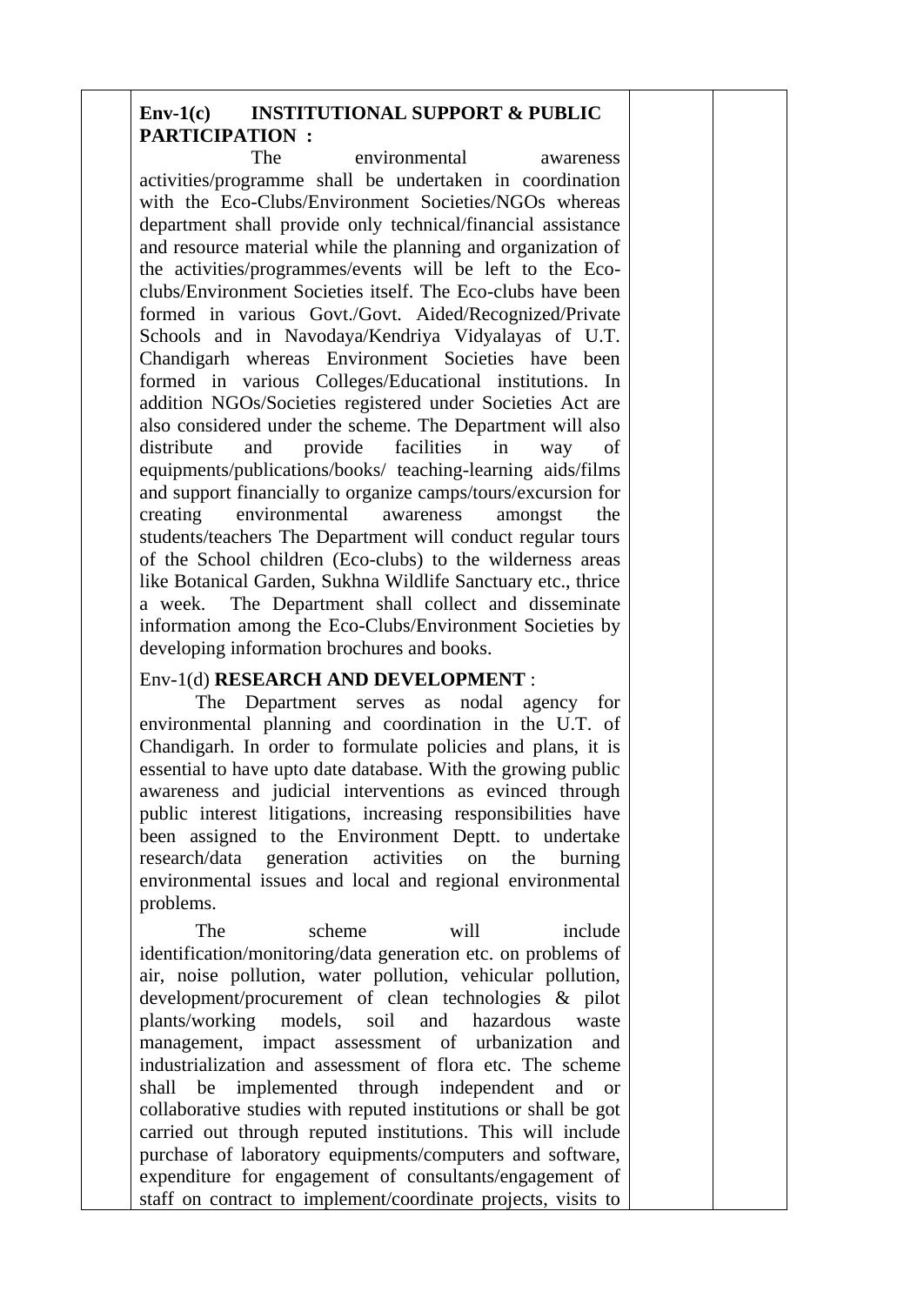conference and seminars, undertaking trainings and financial assistance to institutions and token provision for carrying out 'Carrying Capacity Study on Chandigarh' and provisions for identification and undertaking environment impact assessment of the hazardous waste site as per the provisions of Hazardous Waste (Management & Handling) Rules, 1989.

### **Env-2 PROTECTION & CONSERVATION OF RESOURCES :**

Chandigarh is situated in the shadow of the ecologically sensitive and geologically unstable shivaliks which form part of fragile Himalayan eco-systems. It is a well planned city of avenues, boulevards, gardens whose urban boundaries are defined by two seasonal rivulets. A Lake was constructed in 1958 which in due course has developed into complex eco-system. The Sukhna Lake as it is called and its adjoining areas have been declared a Wetland and the Lake itself is covered under National- Lake Conservation Plan. The Project includes desiltation of Lake, construction of soil conservation structures, vegetative methods of conserving the soil and afforestation activities in the catchment area as well as creating awareness about the ecology, flora, fauna and upgradation of lake through various programmes.

In addition the scheme will include dry desiltation of Sukhna Lake as well as wet dredging and treatment of catchment viz. soil conservation measures in Sukhna catchment, development of adjoining areas, studies to generate data on physio-chemical and biological parameters, engagement of consultants, ecological regeneration, solid waste management and public awareness and other environmental regeneration projects/activities.

## **Env-3 ASSISTANCE TO CHANDIGARH POLLUTION CONTROL COMMITTEE :**

This is an ongoing scheme. The powers and the functions under the provisions of the Water (Prevention & Control of Pollution) Act, 1974 and the Air (Prevention & Control of Pollution) Act, 1981 has been delegated to Chandigarh Pollution Control Committee by the Central Pollution Control Board. The Chandigarh Pollution Control Committee is to perform various functions for the prevention, control or abatement of pollution. As per provisions of Section 35 of the Water (Prevention & Control of Pollution) Act, 1974, the State Government/U.T. Administration may provide funds to the State Pollution Control Board/Committee as the case may be in each financial year as it may think necessary to enable that Board/Committee to perform its functions under the Act. In the previous years, the Committee has improved its financial position from its own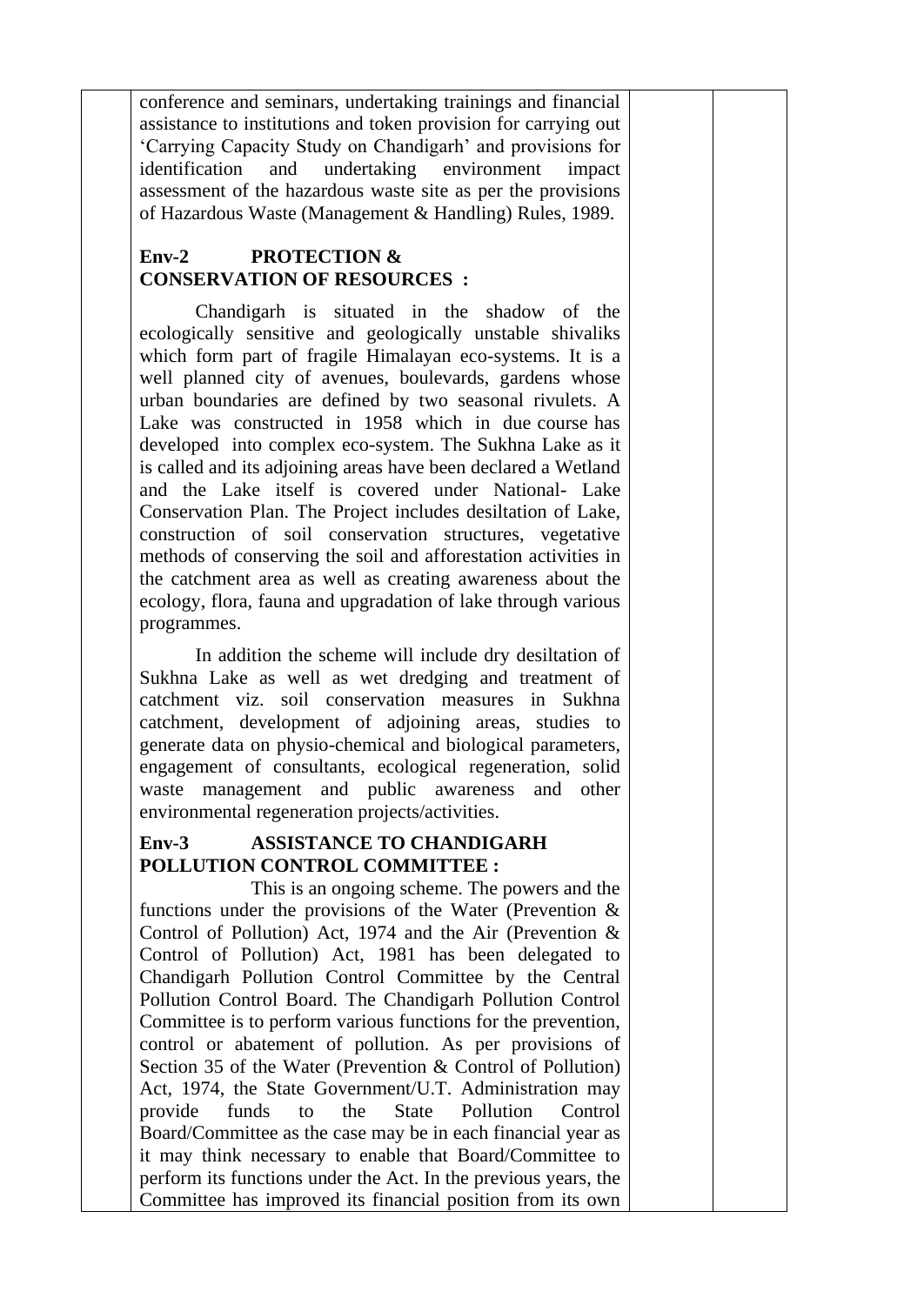#### funds.

### **Env-4 CONSTRUCTION OF PARYAVARAN BHAWAN:**

 The Building of Paryavaran Bhawan has been constructed and all the respective departments i.e. Environment, Forests, CPCC and Science and Technology Department have occupied the building for providing the services. The finishing work of half portion of  $3<sup>rd</sup>$  floor and full portion of  $4<sup>th</sup>$  floor is being carried out. This space have been allocated Chandigarh Pollution Control Committee, Chandigarh and Forest Department, U.T., Chandigarh, Tourism Department, Deptt. of Rural Development and Panchayat, Le-Corbusier Centre and Local Audit Department, Chandigarh.

 Apart from above, the Department of Environment is the Nodal Agency for implementing of number of other projects initiated by Govt. of India, Ministry of Environment, Forests & Climate Change, New Delhi from time to time. The key motive of the schemes implemented by the Department is to create environment education and awareness with the help of Eco-Clubs/Environment Societies. environmental NGOs and other concerned as well as and protection and conservation of natural resources viz. rain water harvesting, vermin-composting, afforestation activities etc. The detail of these projects/schemes is given as under :-

### **National Green Corps (NGC)**

 The Department has established 158 Eco-Clubs in various Govt./Govt. Recognized/Private Schools Kendriya/Navodaya Vidyalayas of U.T. Chandigarh under the National Green Corps (NGC) Programme of the Govt. of India, Ministry of Environment, Forests & Climate Change, New Delhi. The Department has established 16 societies in various Govt./Govt. Recognized/Private Colleges of U.T. Chandigarh under the National Green Corps (NGC) Programme of the Govt. of India, Ministry of Environment, Forests & Climate Change, New Delhi. The Eco-Clubs/Societies are carrying out varieties of activities/awareness programmes viz/ rallies, marches, human chains, seminars, debates, lectures, popular talks on environmental issues, tree plantation, campus cleaning, sanitation, rainwater harvesting, solid waste management including vermin composting, etc. to spread the message of Eco-friendly/awakened Society. About 20,000 students of the Chandigarh are participating in this movement.

#### **Preparation of "State of Environment Report" of U.T., Chandigarh**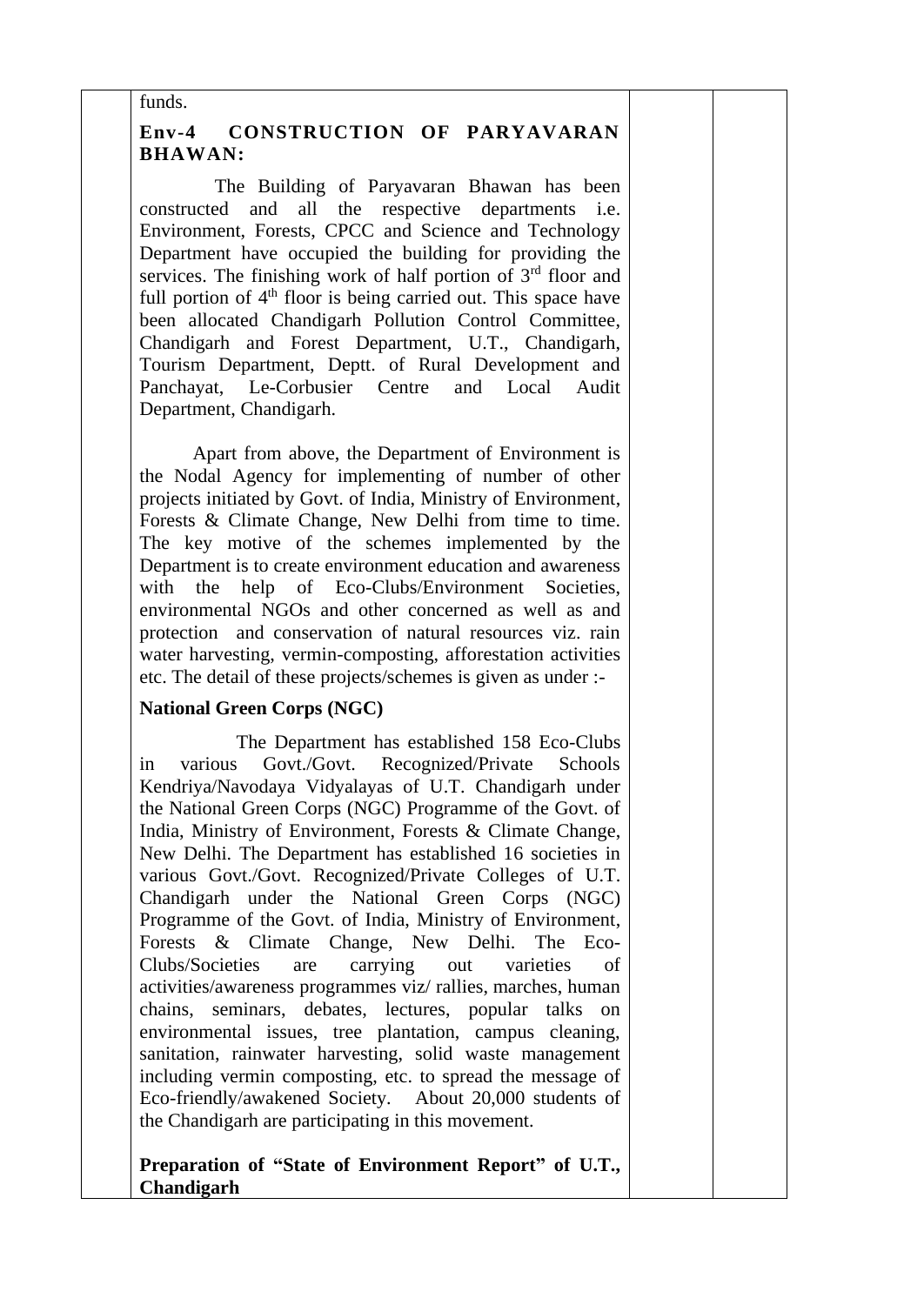| The Department of Environment in collaboration with<br>ENVIS HUB, Chandigarh comes up with "State of<br>Environment Report" after every 4 years. The SoER of U.T.,<br>Chandigarh for the year 2004, 2008, 2012, 2014, 2016 has<br>been published. It was decided to publish SoER after every 2<br>years. The SoER for the year 2018 has been published. |  |
|---------------------------------------------------------------------------------------------------------------------------------------------------------------------------------------------------------------------------------------------------------------------------------------------------------------------------------------------------------|--|
| <b>ENVIS HUB, Chandigarh</b>                                                                                                                                                                                                                                                                                                                            |  |
| The Ministry of Environment, Forests $&$ Climate                                                                                                                                                                                                                                                                                                        |  |
| Change, New Delhi has established ENVIS HUB in the year                                                                                                                                                                                                                                                                                                 |  |
| 2002 in the Department of Environment for disseminating                                                                                                                                                                                                                                                                                                 |  |
| environment education/information through its website www.                                                                                                                                                                                                                                                                                              |  |
| chandigarhenvis.gov.in and www.chenvis.nic.in and perform                                                                                                                                                                                                                                                                                               |  |
| its various functions like printing of Newsletters quarterly,                                                                                                                                                                                                                                                                                           |  |
| State of Environment Report of U.T., Chandigarh after every                                                                                                                                                                                                                                                                                             |  |
| four years. Apart from above, the updated information about                                                                                                                                                                                                                                                                                             |  |
| environment as well as other matters is also available in the                                                                                                                                                                                                                                                                                           |  |
| ENVIS HUB in its website.                                                                                                                                                                                                                                                                                                                               |  |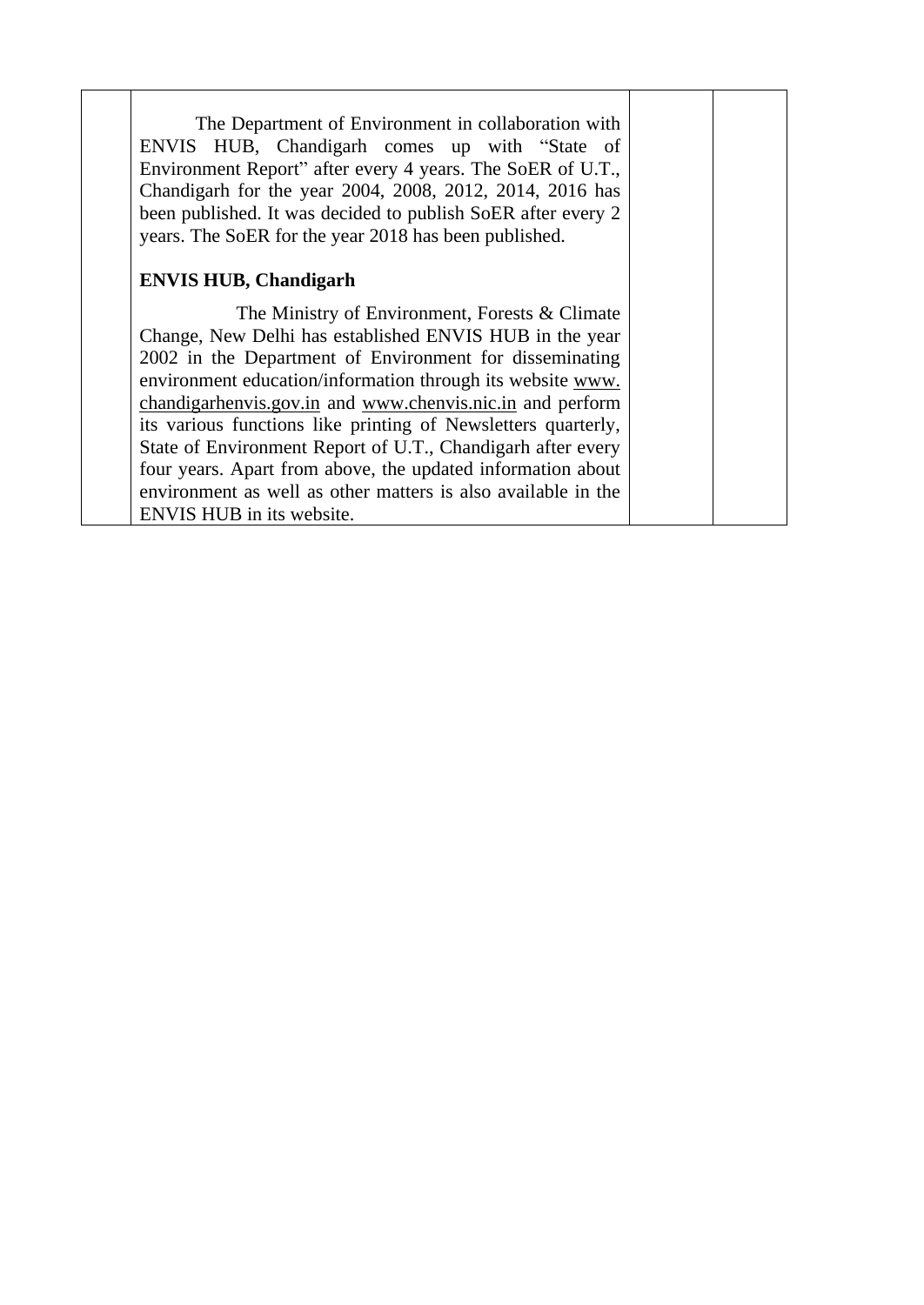### **PUBLICATION OF INFORMATION REGARDING ITEMS SPECIFIED IN RULE 4(1)b(vi) OF THE RIGHT TO INFORMATION ACT, 2005**

### **(Statement of the categories of documents that are held or under control)**

Name of the Department/Board/Corporation/Institution/Office:

| Sr. No.          | <b>Category of documents</b>                                                                                                                                                                                                                                                                                                                                                                                |  |  |
|------------------|-------------------------------------------------------------------------------------------------------------------------------------------------------------------------------------------------------------------------------------------------------------------------------------------------------------------------------------------------------------------------------------------------------------|--|--|
|                  | Budget Expenditure of schemes meant for environment education and                                                                                                                                                                                                                                                                                                                                           |  |  |
|                  | awareness under which financial assistance is provided for organizing                                                                                                                                                                                                                                                                                                                                       |  |  |
|                  | activities, training, seminars on any environment topic/theme, resource                                                                                                                                                                                                                                                                                                                                     |  |  |
|                  | material dissemination for public/others users etc.                                                                                                                                                                                                                                                                                                                                                         |  |  |
| 2.               | State of Environment Report 2004, 2008, 2012, 2014, 2016 & 2018.                                                                                                                                                                                                                                                                                                                                            |  |  |
| $\overline{3}$ . | Research Study/reports conducted by the Department in the field of<br>environment.                                                                                                                                                                                                                                                                                                                          |  |  |
| 4.               | Posters/Brochures/Booklets on environment education and awareness<br>published by the Department.                                                                                                                                                                                                                                                                                                           |  |  |
| 5.               | Administration's Notification 6.7.1988 declaring Sukhna Lake<br>as<br>Wetland.                                                                                                                                                                                                                                                                                                                              |  |  |
| 6.               | Administration's order<br>dated 24.6.1996 declaring<br>Environment<br>Department as Nodal Department for coordinating activities of Sukhna<br>Lake.                                                                                                                                                                                                                                                         |  |  |
| 7.               | Administration's notification dated 15.5.1992 & 20.7.1992 constituting<br>steering committee to advise for proper conservation & management of<br>Sukhna Wetland.                                                                                                                                                                                                                                           |  |  |
| 8.               | i) Administration's notification dated 30.8.1999 and 23.6.2003 to notify<br>Advisory Committee Appellate Authority under Bio-Medical Waste<br>Rules, 1998.<br>ii) Administration's notification dated 26.11.2014 prescribing the fee<br>structure for grant of authorization under Bio-Medical Waste Rules, 1998.                                                                                           |  |  |
| 9.               | i) Administration's notification dated 28.3.2002 and 19.1.2005 regarding<br>categorization of area under Noise Rules & designating authorities for<br>implementation of these Rules.<br>ii) Administration's notification dated 23.01.2015 whereby 15 days for the<br>calendar permitted for the use of loud speaker of public address systems<br>during the night hours between 10:00pm to 12:00 midnight. |  |  |
| 10.              | Department's notification dated 30.7.2008 to ban the<br>of<br>use<br>polythene/plastic carry bags w.e.f. 2 <sup>nd</sup> October, 2008.<br>Department has also issued a Draft Notification dated 6.10.2009 to ban<br>the use of Flexible Container for inviting objection from public which is<br>also under consideration.                                                                                 |  |  |
| 11.              | Department's notification dated 30.1.2004 constituting State & District<br>Crisis Group under Chemical Accident Rules.                                                                                                                                                                                                                                                                                      |  |  |
| 12.              | Two committees have been constituted by the Ministry of Environment,<br>Forests & Climate Change, New Delhi vide Notification dated 31.01.2020                                                                                                                                                                                                                                                              |  |  |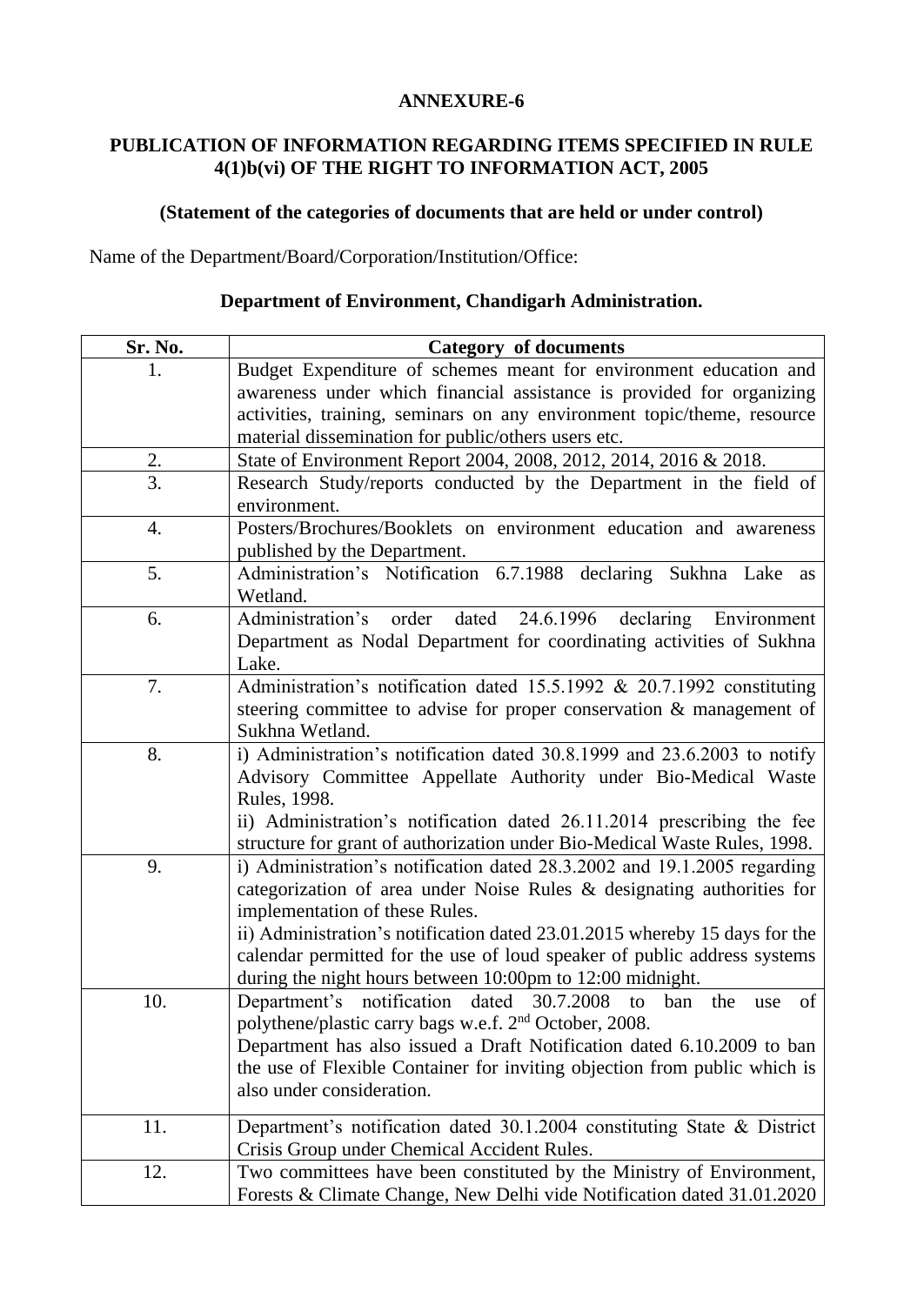| for granting Environment Clearance                                    |
|-----------------------------------------------------------------------|
| Constituted Departmental Promotion Committee for Group 'B' Posts vide |
| order dated $22.6.2012$                                               |

### **PUBLICATION OF INFORMATION REGARDING ITEMS SPECIFIED IN RULE 4(1)b(vii) OF THE RIGHT TO INFORMATION ACT, 2005**

### **(The particulars of any arrangement that exists for consultation with, or representation by the members of the public in relation to the formulation of policy or implementation thereof)**

Name of the Department/Board/Corporation/Institution/Office:

| Sr. No. | Details/Type of arrangements made                                    |  |  |  |  |
|---------|----------------------------------------------------------------------|--|--|--|--|
| 1       | Financial assistance is provided to Eco-Clubs/Environment Society    |  |  |  |  |
|         | established in Schools/Colleges/Educational institutions/NGOs.       |  |  |  |  |
|         | Seminar/Training on theme of environment are organized in            |  |  |  |  |
|         | association with public representatives viz. NGOs etc.               |  |  |  |  |
| 2.      | Memorandum of Understanding has been signed with the Govt. of        |  |  |  |  |
|         |                                                                      |  |  |  |  |
|         | India, Ministry of Environment, Forests & Climate Change, New        |  |  |  |  |
|         | Delhi for setting-up of Environment Information System ((ENVIS)      |  |  |  |  |
|         | HUB. A website chandigarhenvis.gov.in has been developed by the      |  |  |  |  |
|         | ENVIS HUB, Chandigarh for electronic transfers of status of          |  |  |  |  |
|         | environment and other related information to the public other users. |  |  |  |  |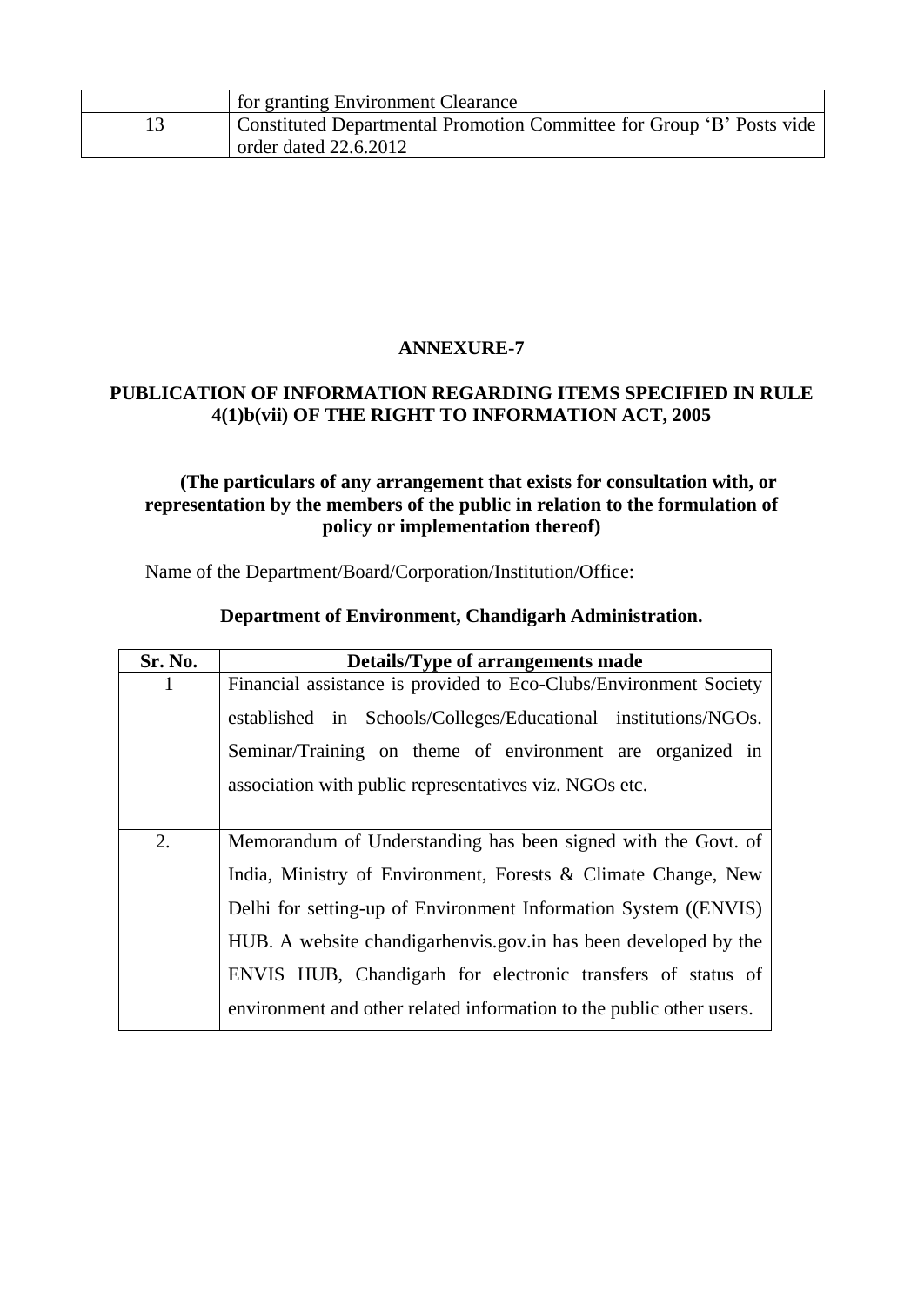### **PUBLICATION OF INFORMATION REGARDING ITEMS SPECIFIED IN RULE 4(1)b(viii) OF THE RILGHT TO INFORMATION ACT, 2005**

## **(Statement of the boards, councils, committees and other bodies)**

Name of the Department/Board/Corporation/Institution/Office:

| Sr.<br>No.   | Name of<br>the<br>Board(s) | Name of<br>Count(S) | Name of<br>Committee(s)                                                                                                        | Name of<br>Other<br>bodies(s)<br>constituted<br>by the deptt. | Whether<br>meetings of<br>these bodies<br>are open to<br>the public<br>(Yes/No) | Whether<br>the<br>minutes of<br>such<br>; meetings<br>are<br>accessible<br>for public.<br>(Yes/No) |
|--------------|----------------------------|---------------------|--------------------------------------------------------------------------------------------------------------------------------|---------------------------------------------------------------|---------------------------------------------------------------------------------|----------------------------------------------------------------------------------------------------|
|              |                            |                     |                                                                                                                                |                                                               |                                                                                 |                                                                                                    |
| $\mathbf{1}$ |                            |                     | <b>Sexual Harassment</b><br>Committee                                                                                          |                                                               | N <sub>o</sub>                                                                  | Yes                                                                                                |
| 2.           |                            |                     | <b>Steering Committee</b><br>for the Conservation<br>of Sukhna Lake.                                                           |                                                               | N <sub>o</sub>                                                                  | Yes                                                                                                |
| 3            |                            |                     | Monitoring<br>Committee for<br>implementation of<br><b>National Green</b><br>Corps Programme<br>in U.T. Chandigarh.            |                                                               | N <sub>o</sub>                                                                  | Yes                                                                                                |
| 4.           |                            |                     | <b>Steering Committee</b><br>for bringing out<br>Status of<br><b>Environment Report</b><br>for Union Territory,<br>Chandigarh. |                                                               | N <sub>o</sub>                                                                  | Yes                                                                                                |
| 5.           |                            |                     | Advisory<br>Committee under<br><b>Bio-Medical Waste</b><br>Rules, 1998.                                                        |                                                               | N <sub>o</sub>                                                                  | Yes                                                                                                |
| 6.           |                            |                     | <b>State Level Water</b><br><b>Quality Review</b><br>Committee for U.T.,<br>Chandigarh                                         |                                                               | Yes                                                                             | Yes                                                                                                |
| 7.           |                            |                     | Monitoring                                                                                                                     |                                                               | Yes                                                                             | Yes                                                                                                |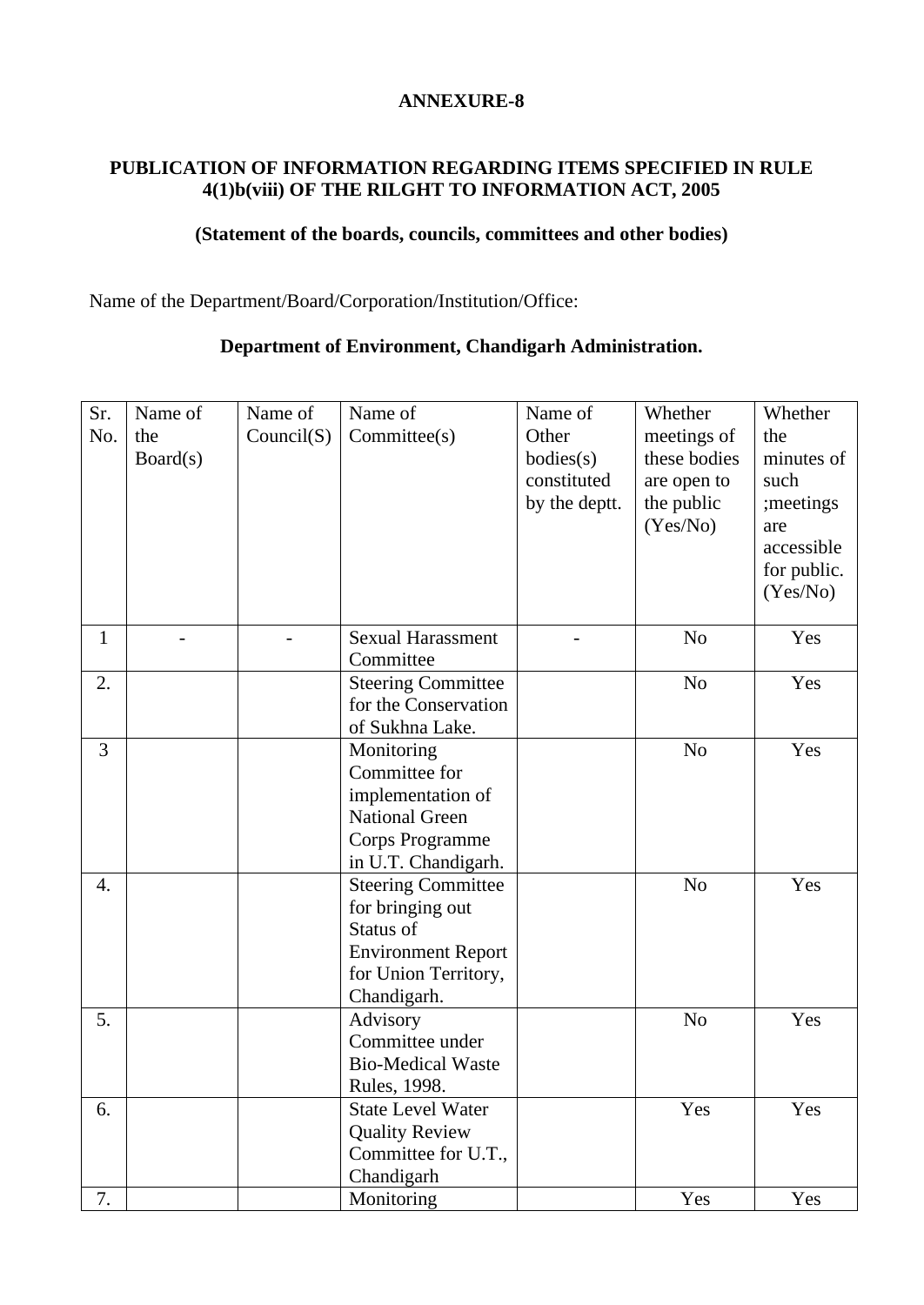|    | Committee for the   |                      |     |
|----|---------------------|----------------------|-----|
|    | Implementation of   |                      |     |
|    |                     | the provision of Fly |     |
|    | Ash Utilization     |                      |     |
|    | Notification        |                      |     |
| 8. | Committee for the   | N <sub>0</sub>       | Yes |
|    | evaluation of Best  |                      |     |
|    | Eco-Club in $U.T.,$ |                      |     |
|    | Chandigarh          |                      |     |
| 9. | Committee for the   | N <sub>o</sub>       | Yes |
|    | evaluation of Best  |                      |     |
|    | Green Teacher,      |                      |     |
|    | NGO & Herbal        |                      |     |
|    | Garden              |                      |     |
| 10 | Departmental        | N <sub>0</sub>       | Yes |
|    | Promotion           |                      |     |
|    | Committee for       |                      |     |
|    | Group 'B' Posts     |                      |     |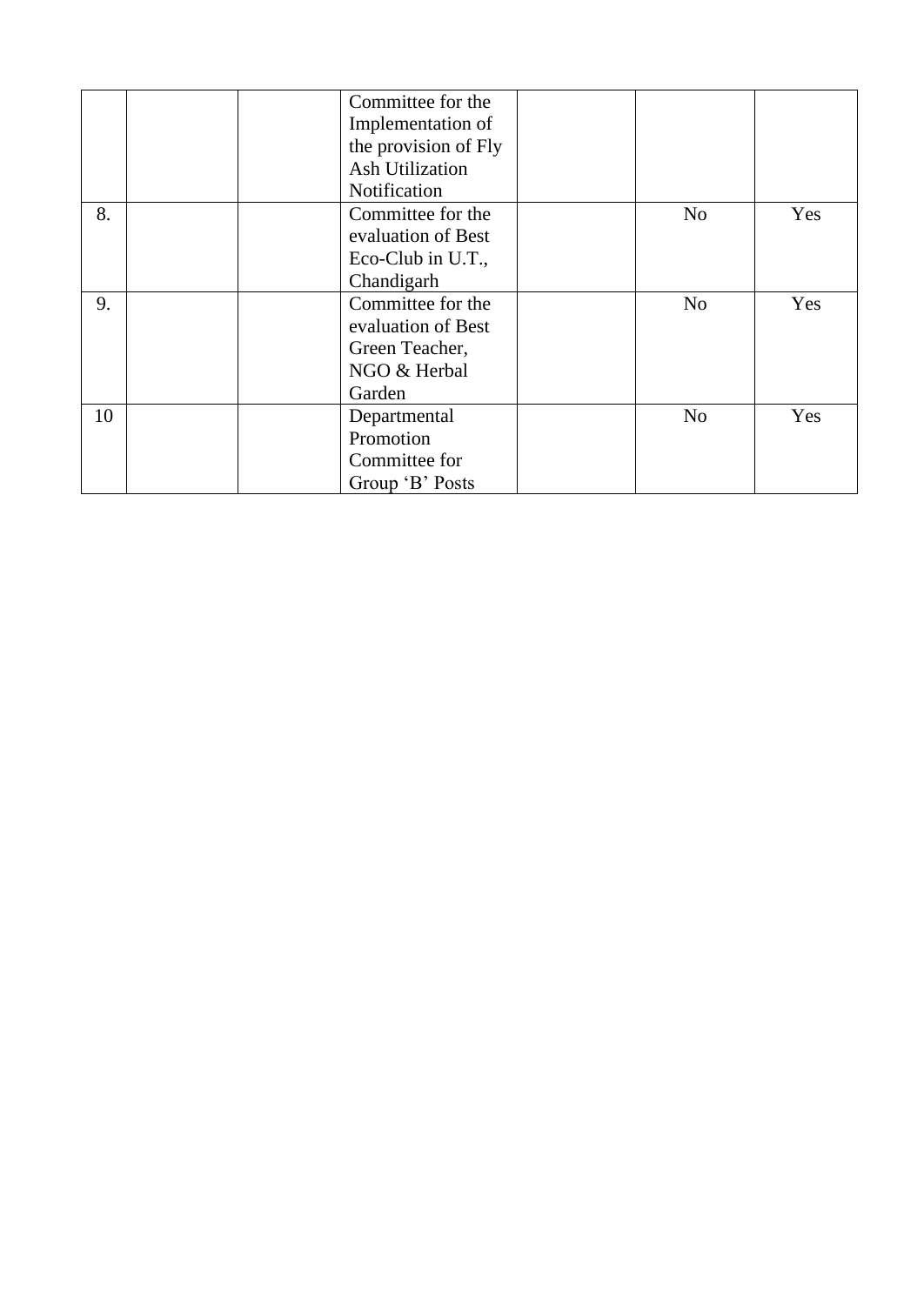### **PUBLICATION OF INFORMATION REGARDING ILTEMS SPECIFIED IN RULE 4(1)b(ix) OF THE RILGHT TO INFORMATION ACT, 2005**

### **(Directory of the officers and employees)**

Name of the Department/Board/Corporation/Institution/Office: Department of Environment, Chandigarh Administration

| Sr.<br>No.       | Name of the officer/employee          | <b>Designation</b>     | <b>Telephone</b><br>Number(O) |
|------------------|---------------------------------------|------------------------|-------------------------------|
| 1.               | Sh Jatinder Kumar Verma               | Sr. Scale Stenographer | 0172-2700065                  |
| 2.               | Senior Assistant<br>Mrs. Mukesh Kumar |                        | $-do-$                        |
| 3.               | Sh. Prafullo Pradhano,                | Jr. Asstt.             | $-do-$                        |
| $\overline{4}$ . | Sh. Varinder Singh                    | Driver                 | $-do-$                        |
| 5.               | Sh. Naresh Kashyap                    | Peon                   | $-do-$                        |
| 6.               | Sh. Surinder Pal                      | Attendant              | $-do-$                        |
| 7.               | Sh. Hardeep Singh                     | Attendant              | $-do-$                        |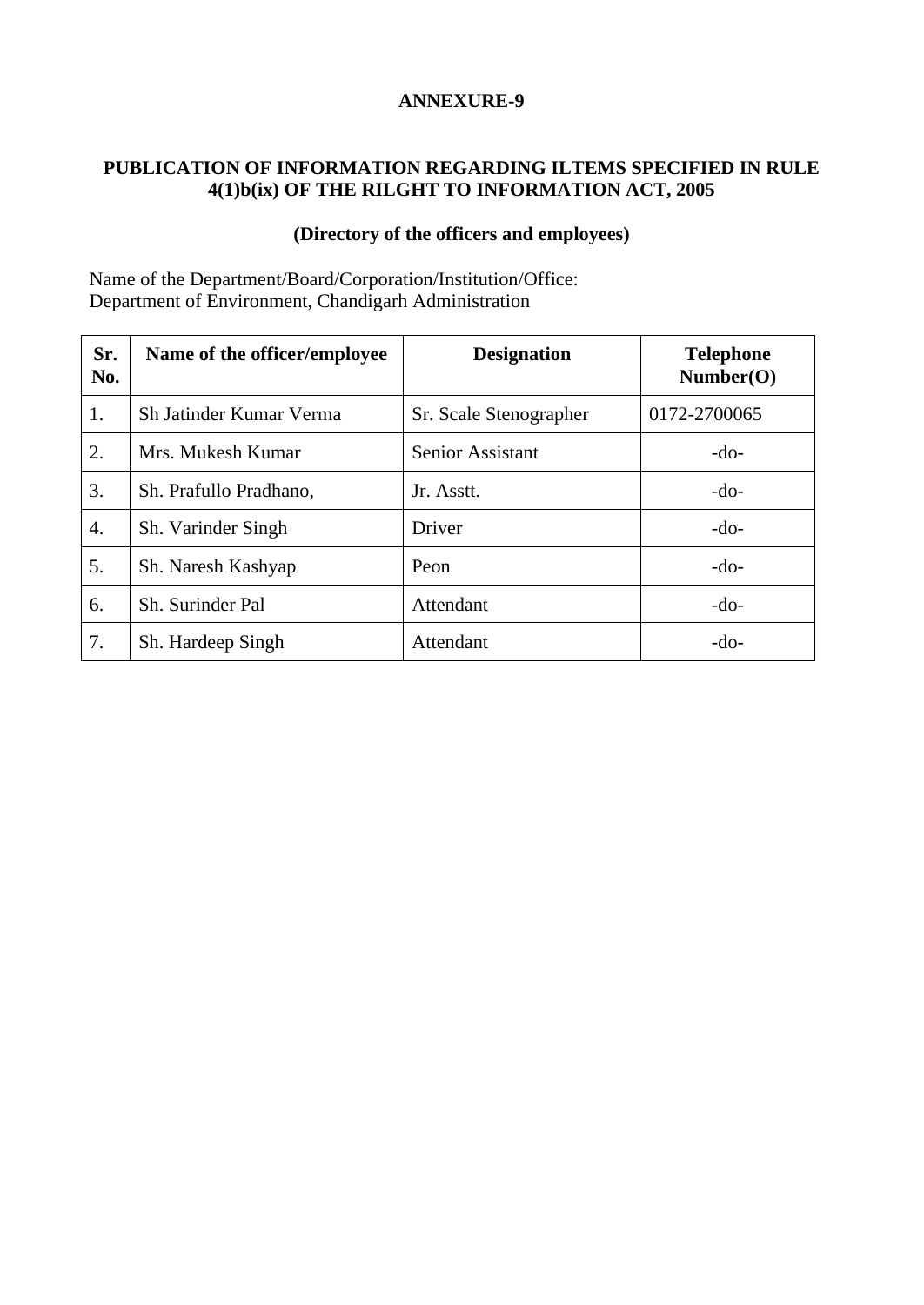### **PUBLICATION OF INFORMATION REGARDING ITEMS SPECIFIED IN RULE 4(1)b(x) OF THE RILGHT TO INFORMATION ACT, 2005**

### **(Monthly remuneration received by the officers and employees)**

Name of the Department/Board/Corporation/Institution/Office:

| Sr. No. | Name & Designation of the officer/official       | <b>Monthly</b><br><b>Emoluments</b><br>(Rupees)<br><b>Ending Jan.-2022</b> |
|---------|--------------------------------------------------|----------------------------------------------------------------------------|
| 1.      | Sh. Jatinder Kumar Verma, Sr. Scale Stenographer | 1,08,560                                                                   |
| 2.      | Mr. Mukesh Kumar, Senior Assistant               | $70,950/-$                                                                 |
| 3.      | Sh. Prafullo Pradhano, Junior Assistant          | 62,879/                                                                    |
| 4.      | Sh. Varinder Singh, Driver                       | 68,528-                                                                    |
| 5.      | Sh. Naresh Kashyap, Peon                         | 52,512/                                                                    |
| 6.      | Sh. Surinder Pal, Attendant                      | 54,915-                                                                    |
| 7.      | Sh. Hardeep Singh, Attendant                     | $33,160/-$                                                                 |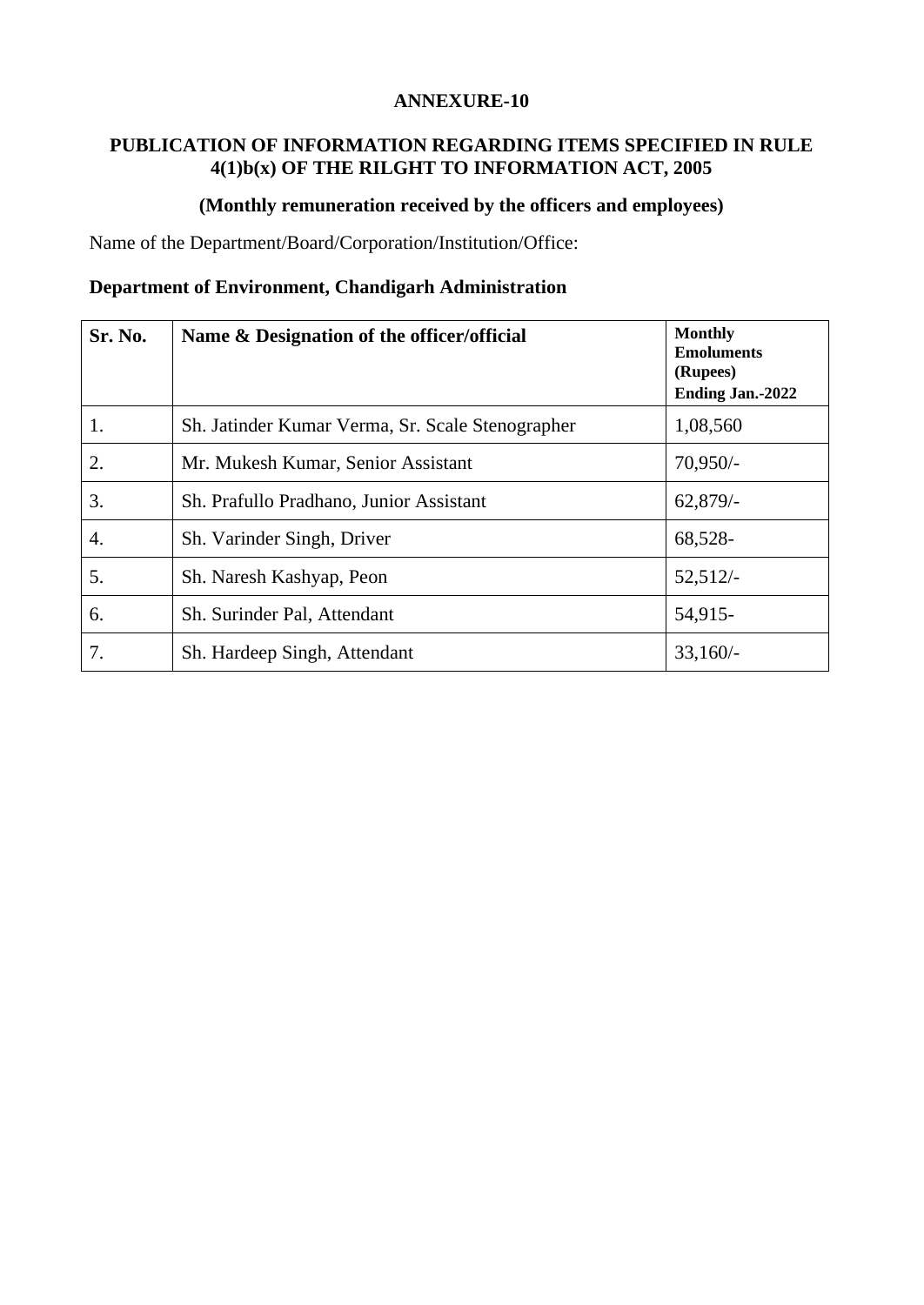### **PUBLICATION OF INFORMATION REGARDING ITEMS SPECIFIED IN RULE 4(1)b(xi) OF THE RIGHT TO INFORMATION ACT, 2005**

### **(Budget allocated to each of its agency, indicating the particulars of all plans, proposed expenditures and reports on disbursements made)**

Name of the Department/Board/Corporation/Institution/Office:

|                |                                                      | (Rs. In Lacs)                                      |  |
|----------------|------------------------------------------------------|----------------------------------------------------|--|
| Sr.<br>No.     | <b>Head/Item of the budget</b>                       | <b>Budget</b><br><b>Expenditure</b><br>$(2021-22)$ |  |
|                | Ecology & Environment                                |                                                    |  |
| 1              | Direction & Administration                           | 121.50                                             |  |
| 2              | Protection & Conservation of Resources               | 25.00                                              |  |
| 3              | Institution Support & Public Participation           | 19.00                                              |  |
| $\overline{4}$ | <b>Environment Education</b>                         | 13.00                                              |  |
| 5              | <b>Research and Development</b>                      | 4.00                                               |  |
| 6              | Assistance to Chandigarh Pollution Control Committee | 60.00                                              |  |
|                | <b>Total Ecology &amp; Environment</b>               | 242.50                                             |  |
| Env.4          | <b>Construction of Paryavaran Bhawan</b>             | $25.00*$                                           |  |
|                | <b>Total</b>                                         | $25.00*$                                           |  |

### **Department of Environment, Chandigarh Administration**

*\* To be utilized by Engineering Department, U.T. Chandigarh.*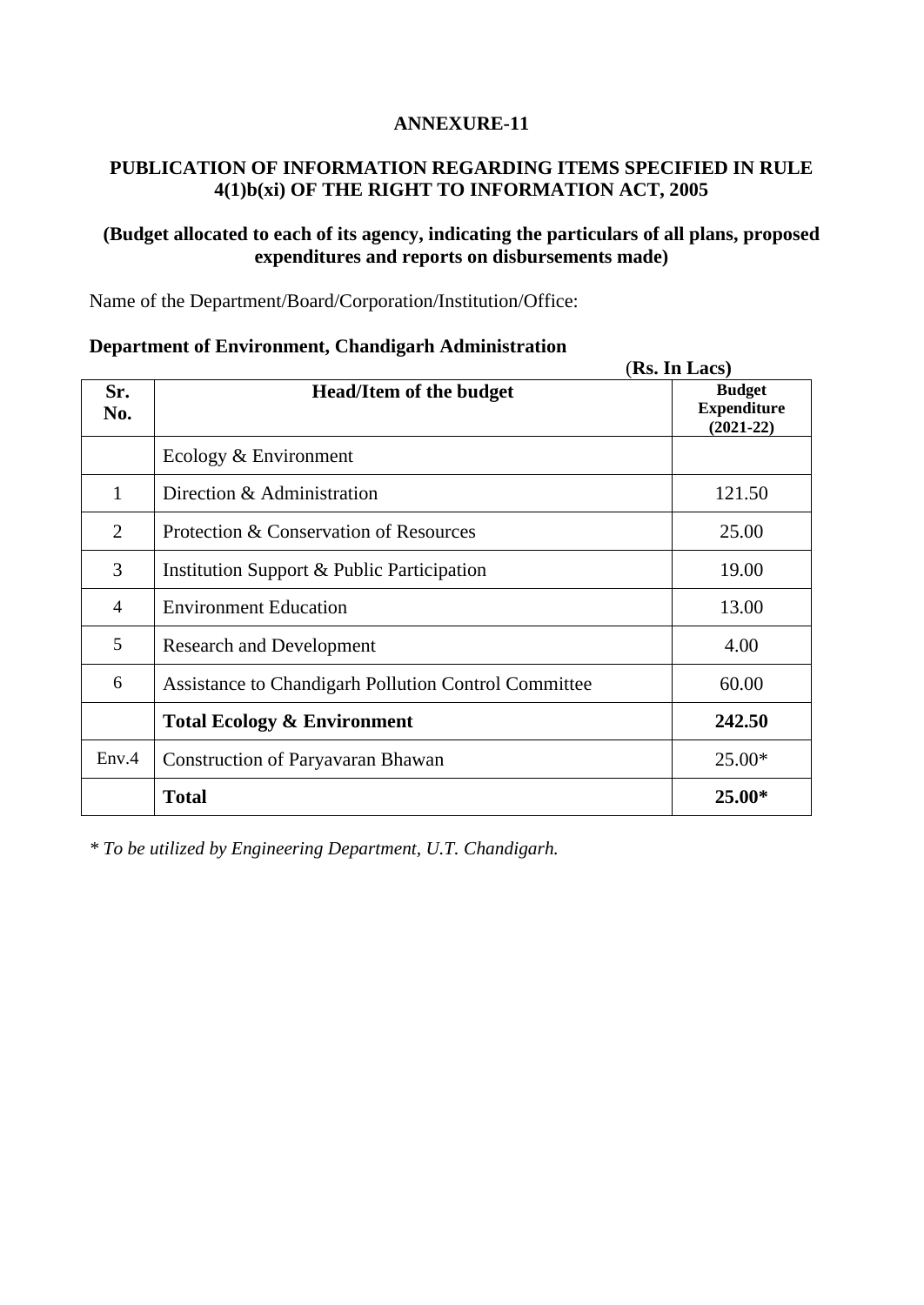### **PUBLICATION OF INFORMATION REGARDING ITEMS SPECIFIED IN RULE 4(1)b(xii) OF THE RIGHT TO INFORMATION ACT, 2005**

### **(The manner of execution of subsidy programmes, including the amounts allocated and the details of beneficiaries of such programmes)**

Name of the Department/Board/Corporation/Institution/Office:

#### **Department of Environment, Chandigarh Administration.**

| Sr. No. | Scheme         | under | Manner of execution   Amount |       | allocated   Details |                |  |
|---------|----------------|-------|------------------------------|-------|---------------------|----------------|--|
|         | subsidy given. |       | of subsidy                   | (Rs.) |                     | beneficiaries. |  |
|         |                |       | programme.                   |       |                     |                |  |

------------NIL---------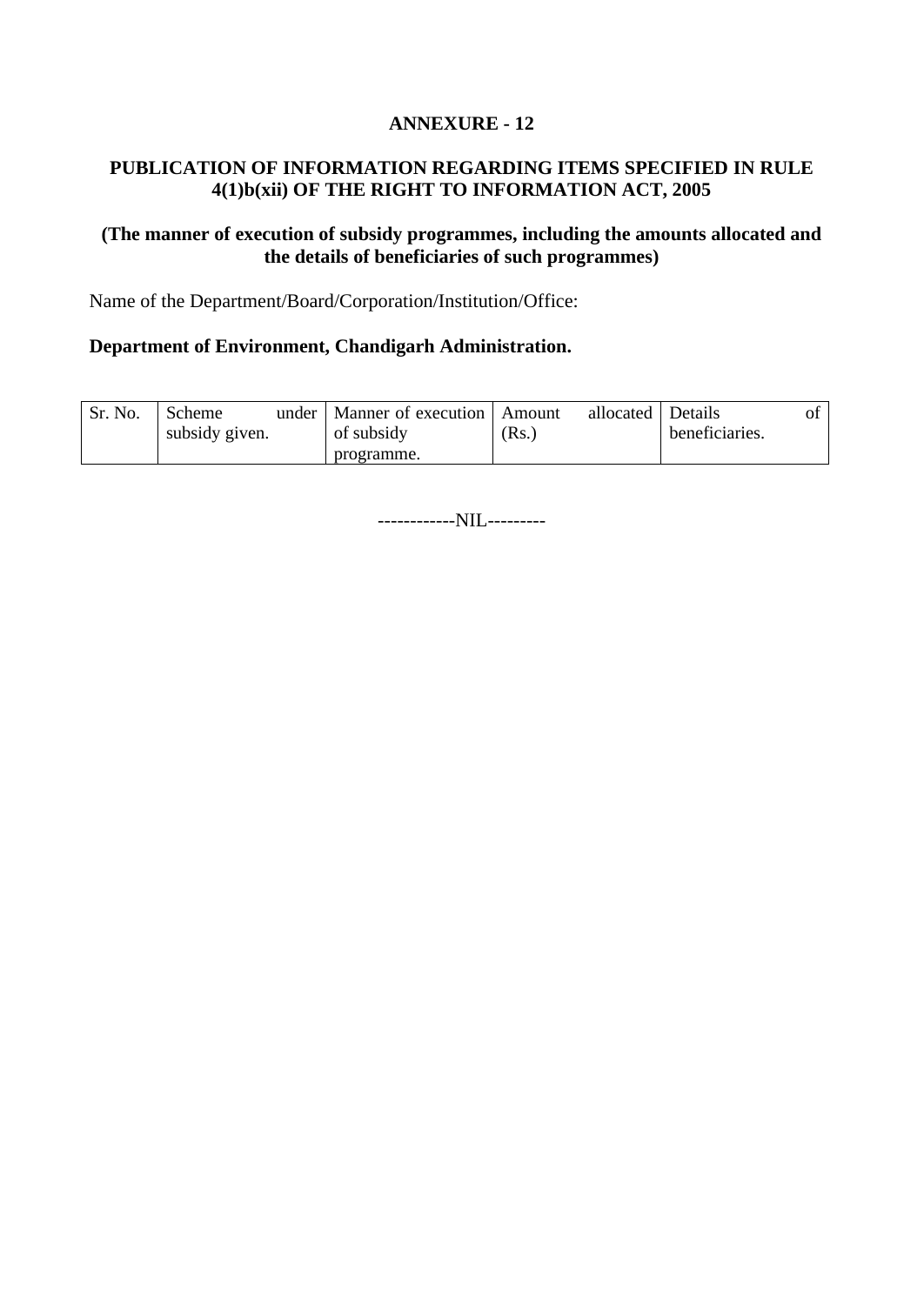### **PUBLICATION OF INFORMATION REGARDING ITEMS SPECIFIED IN RULE 4(1)b(xiii) OF THE RIGHT TO INFORMATION ACT, 2005**

### **(Particulars of recipients of concessions, permits or authorizations granted)**

Name of the Department/Board/Corporation/Institution/Office:

### **Department of Environment, Chandigarh Administration.**

| Sr. No. | Concessions/Permit/ | Name of the recipient | Address of the recipient |  |
|---------|---------------------|-----------------------|--------------------------|--|
|         | Authorization grant |                       |                          |  |

------------NIL---------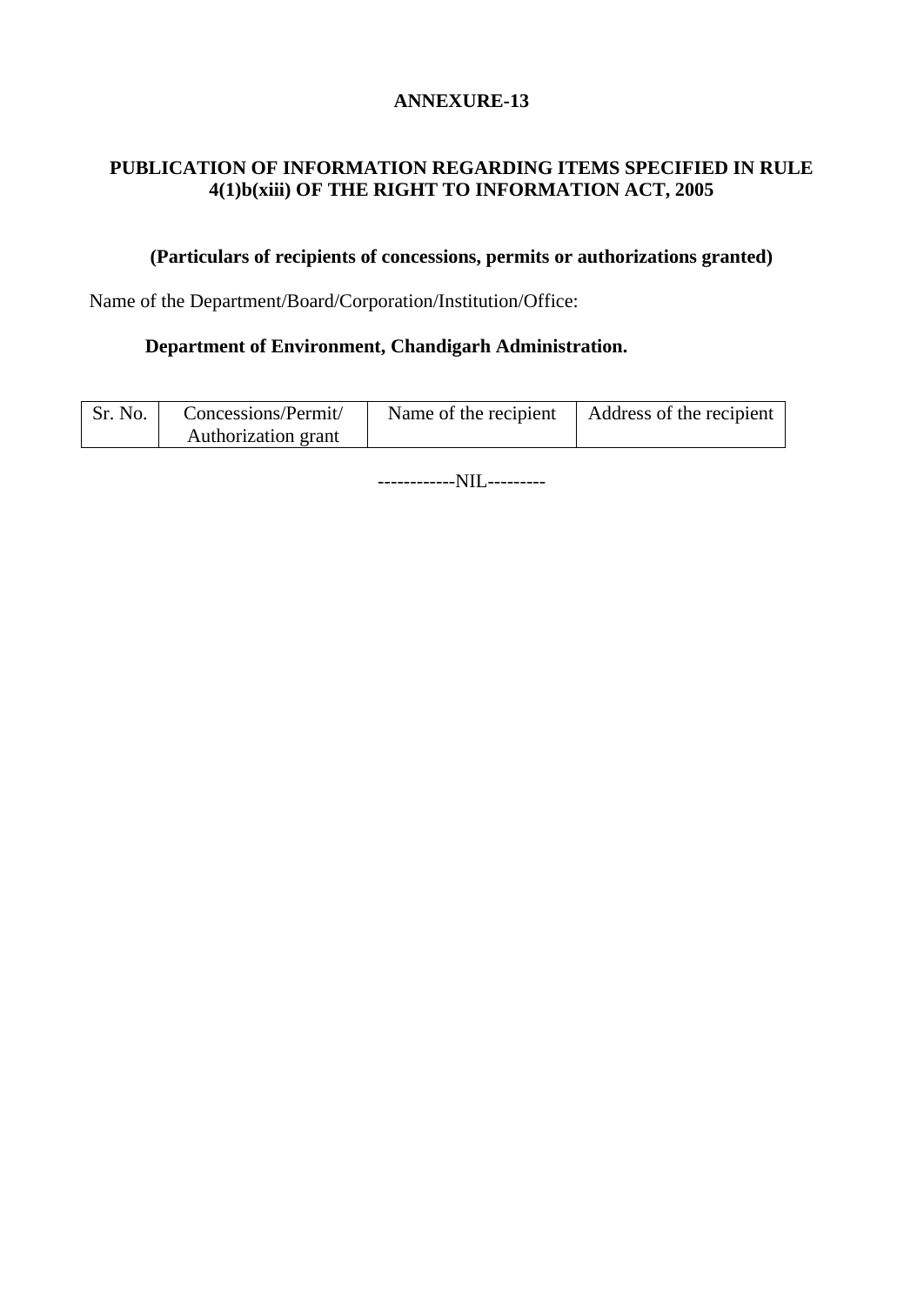### **PUBLICATION OF INFORMATION REGARDING ITEMS SPECIFIED IN RULE 4(1)b(xiv) OF THE RIGHT TO INFORMATION ACT, 2005**

### **(Details in respect of the information, available, reduced in an electronic form.)**

Name of the Department/Board/Corporation/Institution/Office

#### **Department of Environment, Chandigarh Administration.**

| ی.<br>. It.<br>v. | $\mathbf{r}$<br>l'ype of information<br><b>.</b><br>---- --------- -- |
|-------------------|-----------------------------------------------------------------------|
|                   |                                                                       |

The information about functions/schemes implemented by the Department and other related information is available in electronic form at website chandigarhenvis.gov.in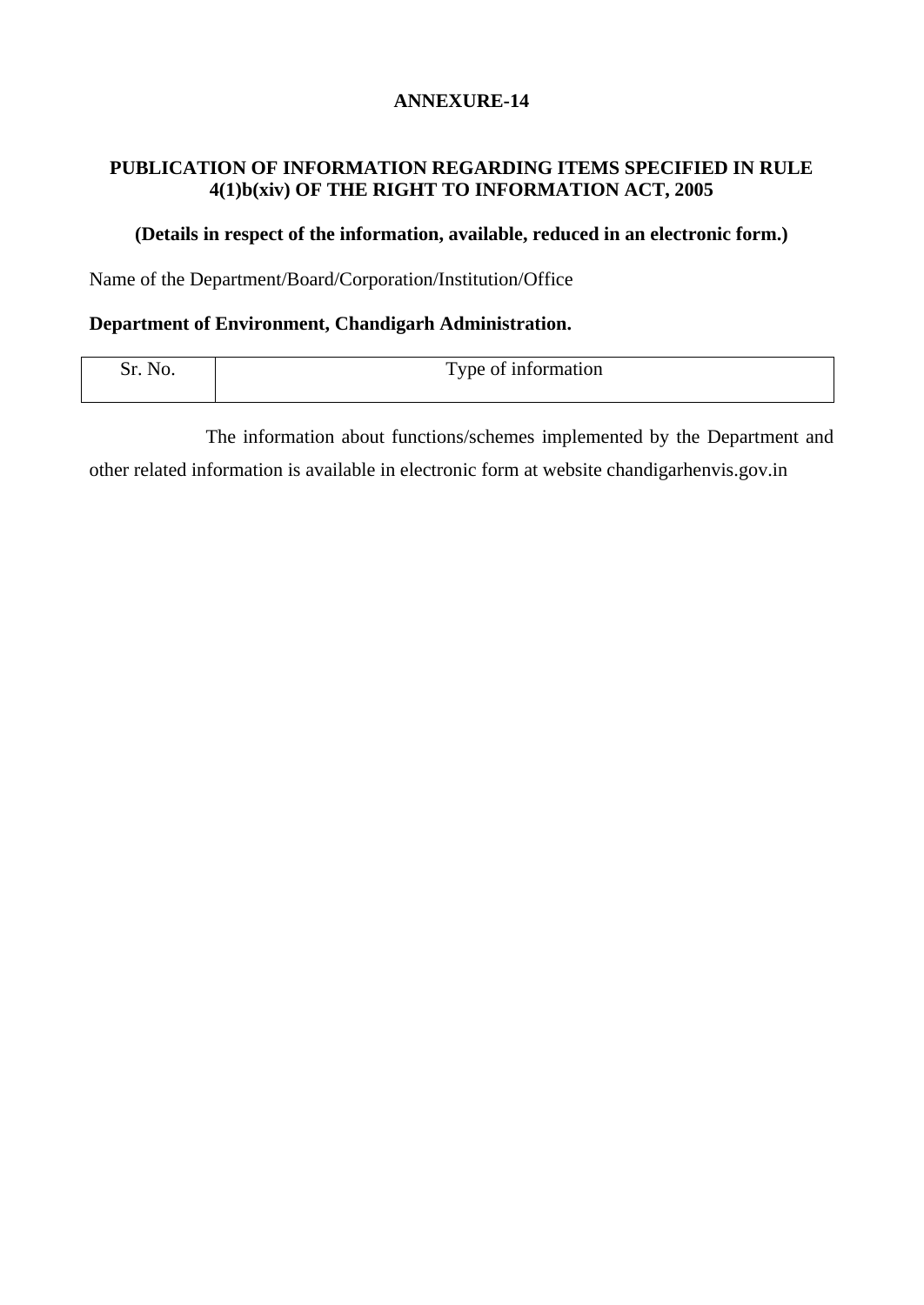### **PUBLICATION OF INFORMATION REGARDING ITEMS SPECIFIED IN RULE 4(1)b(xv) OF THE RILGHT TO INFORMATION ACT, 2005**

### **(The manner of execution of subsidy programmes, including the amounts allocated and the details of beneficiaries of such programmes)**

Name of the Department/Board/Corporation/Institution/Office:

### **Department of Environment, Chandigarh Administration.**

| Sr. No. | <b>Facilities available</b> | <b>Remarks</b>                       |
|---------|-----------------------------|--------------------------------------|
|         |                             | (No. of days in a week/Timings etc.) |

------------NIL---------